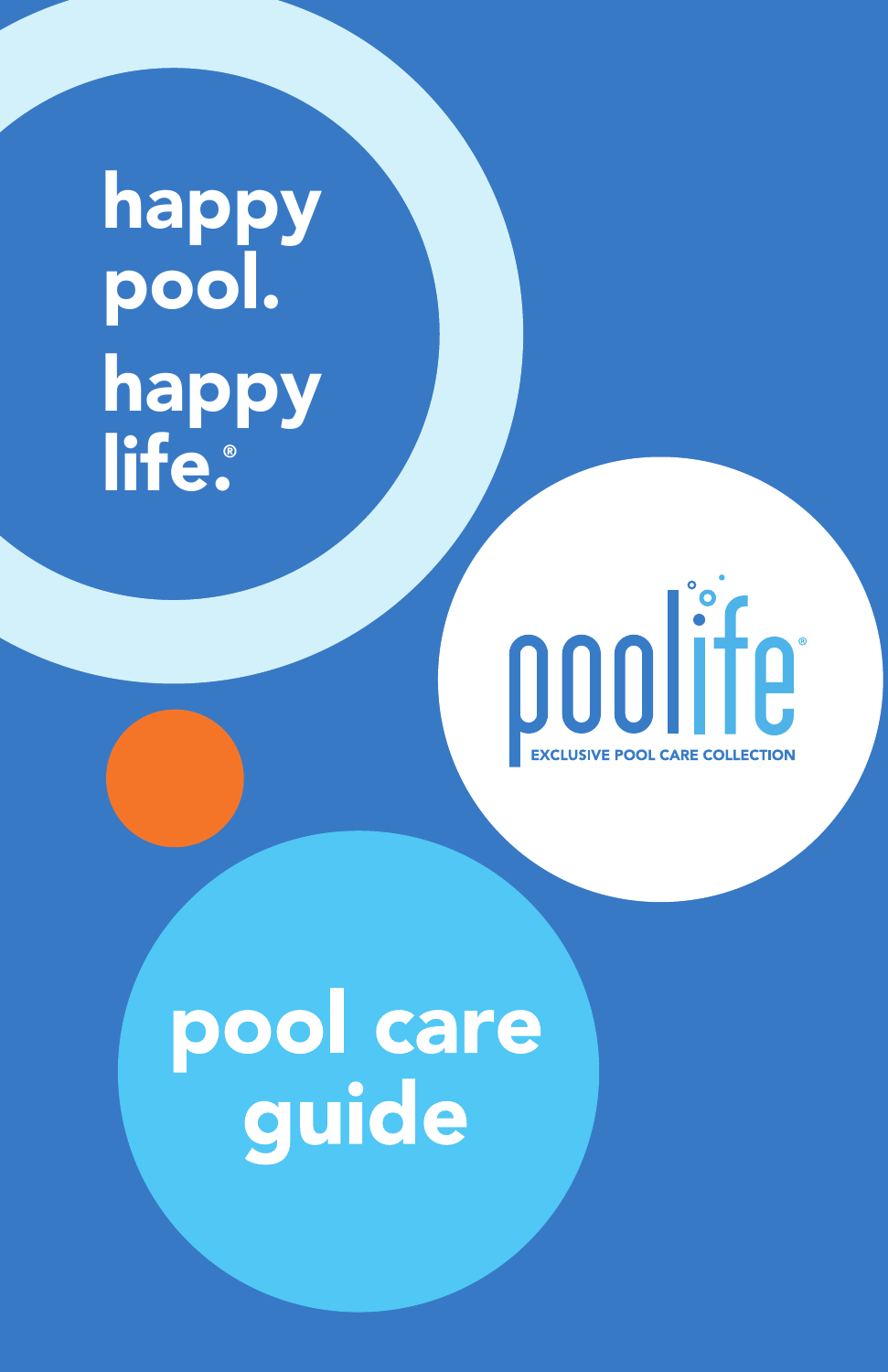# TABLE OF CONTENTS

| <b>Balancing Pool Water</b><br><b>New Pool and Spring Start-Up</b> |
|--------------------------------------------------------------------|
|                                                                    |
|                                                                    |
|                                                                    |
|                                                                    |
|                                                                    |
|                                                                    |
|                                                                    |
|                                                                    |
|                                                                    |
|                                                                    |
|                                                                    |
|                                                                    |
|                                                                    |
|                                                                    |
|                                                                    |
|                                                                    |
|                                                                    |
|                                                                    |
|                                                                    |
|                                                                    |
|                                                                    |
|                                                                    |
|                                                                    |
|                                                                    |
|                                                                    |

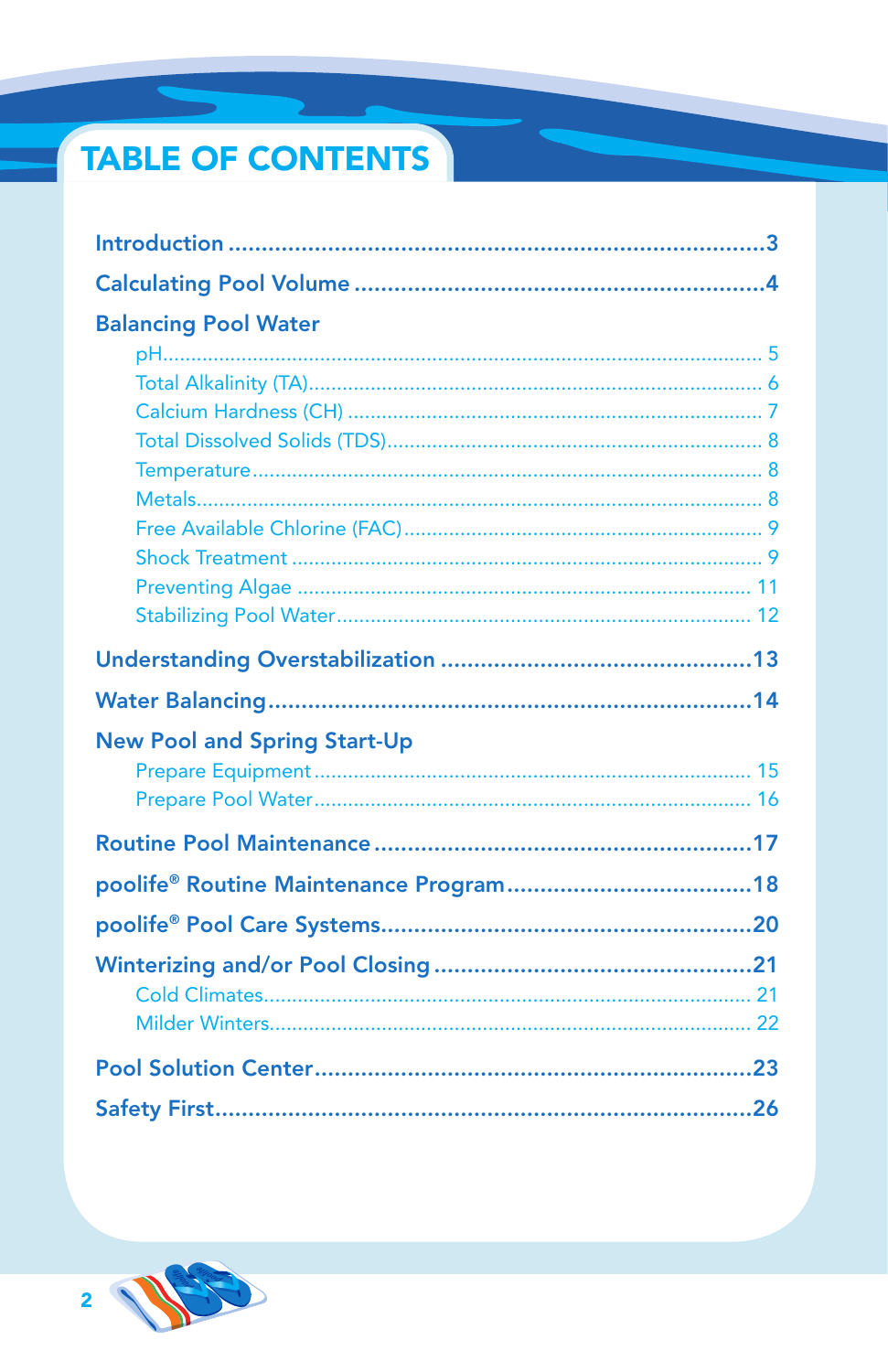# **INTRODUCTION**

Pool owners all want the same thing— clean, clear water. Water that begs for someone to break its sparkling surface with a graceful dive or with a tummy-busting belly flop.

We understand the enjoyment you get out of spending a day with your family and friends in and around a sparkling clean pool. That's why we offer a complete line of pool care products that will give you the brilliant water you want throughout the season.

We know you'd rather spend time enjoying your pool than maintaining it, so we've made it easier than ever to use poolife® Exclusive Pool Care Collection\* pool care products. With easy-to-understand packaging, a user-friendly, color-coding system and simple, convenient Pool Care Systems, **poolife<sup>®</sup>** products are the perfect way to ensure you and your family have fun all summer long.

# poolife® SYSTEMS

Thanks to our three premium programs—the poolife® Brite Stix® System, the MPT Extra™ Tablet System and the NST® Non-Stabilized Tablet System—caring for your pool has never been easier. Available exclusively from your local authorized **poolife<sup>®</sup> Dealer**, each system utilizes unique and patented chemistries—with the same results no matter which you choose: beautiful water with exceptional clarity.

# CONTACT THE PROFESSIONALS

For one-on-one professional advice always contact your nearest Authorized poolife® Dealer. poolife® Dealers are trained professionals with the knowledge and expertise to answer all your questions on pool care, recommend the poolife® Pool Care System that best suits you and your pool, and solve any pool care problems you may encounter. Better still, those who've qualified to join our elite ranks as a ClearCare® Dealer can really go the extra mile for you—delivering clarity one test at a time with our ClearCare® Expert water analysis system and a host of additional exclusive resources and services.

For an Authorized poolife® Dealer near you, visit us on the web at www.poolife.com (remember to type poolife with one "l") or call 866.4.POOL.FUN (866.476.6538).

This guide contains all the information you need to care for your pool from opening to closing. It includes routine maintenance, helpful tips and more... so refer to it throughout the season.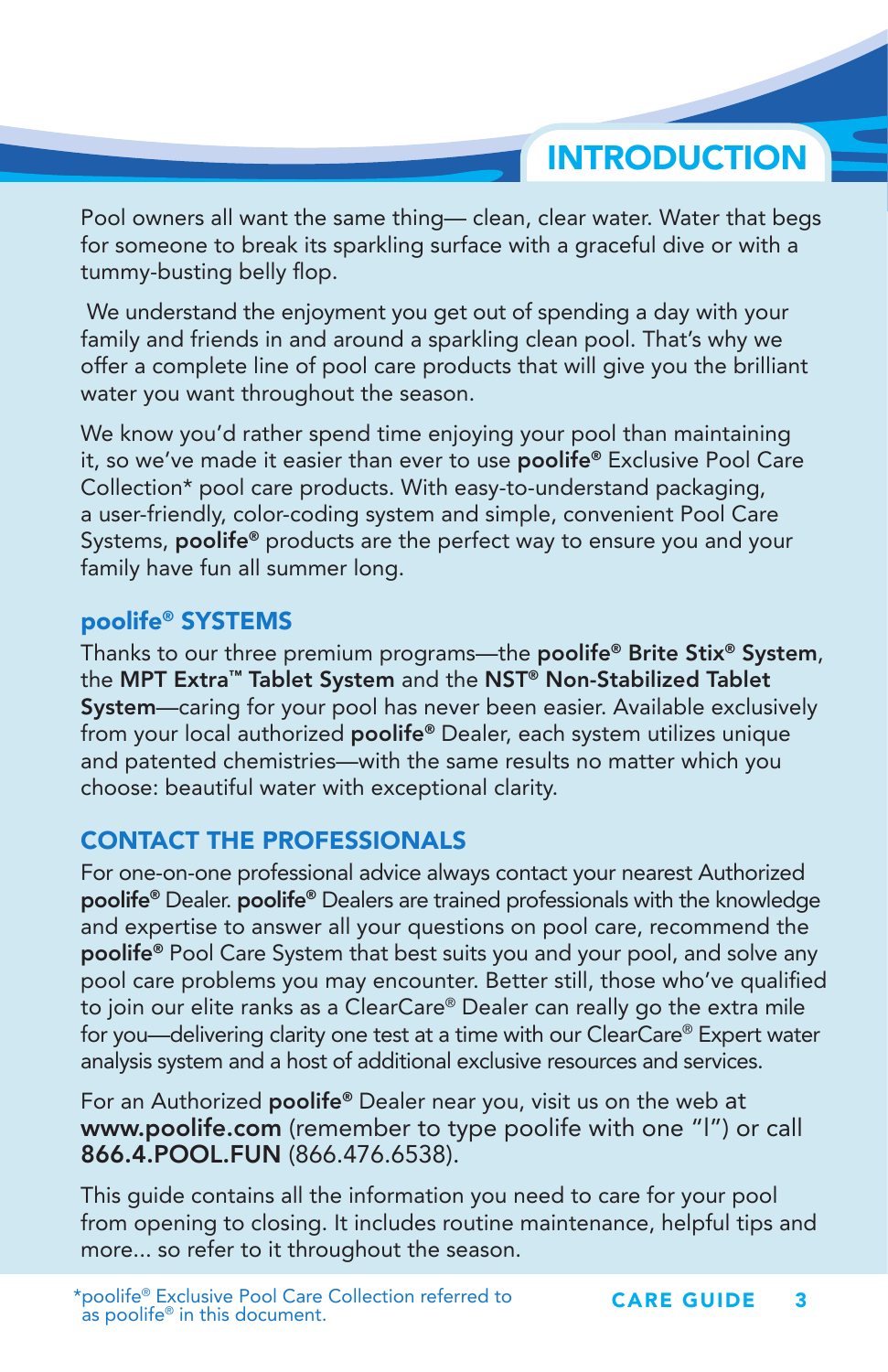# CALCULATING YOUR POOL VOLUME

Before you can determine the correct dosage of any chemical added, it is important to know the volume of water your pool holds.

These equations are used to determine your pool volume in gallons. All your measurements are in feet, example: use 12.5' instead of 12' 6".

# 1. Determine the average depth of your pool

| (deep end depth) | (shallow end depth) | (average depth) |
|------------------|---------------------|-----------------|

### 2. Calculate your pool's capacity using one of the formulas below



NOTE: This guide is designed to explain the necessary steps to maintain your pool. It is not a substitute for reading and following product labels. If, after reading this guide, you have any pool care questions, please consult your Authorized poolife® Dealer or visit us on the web at www.poolife.com.

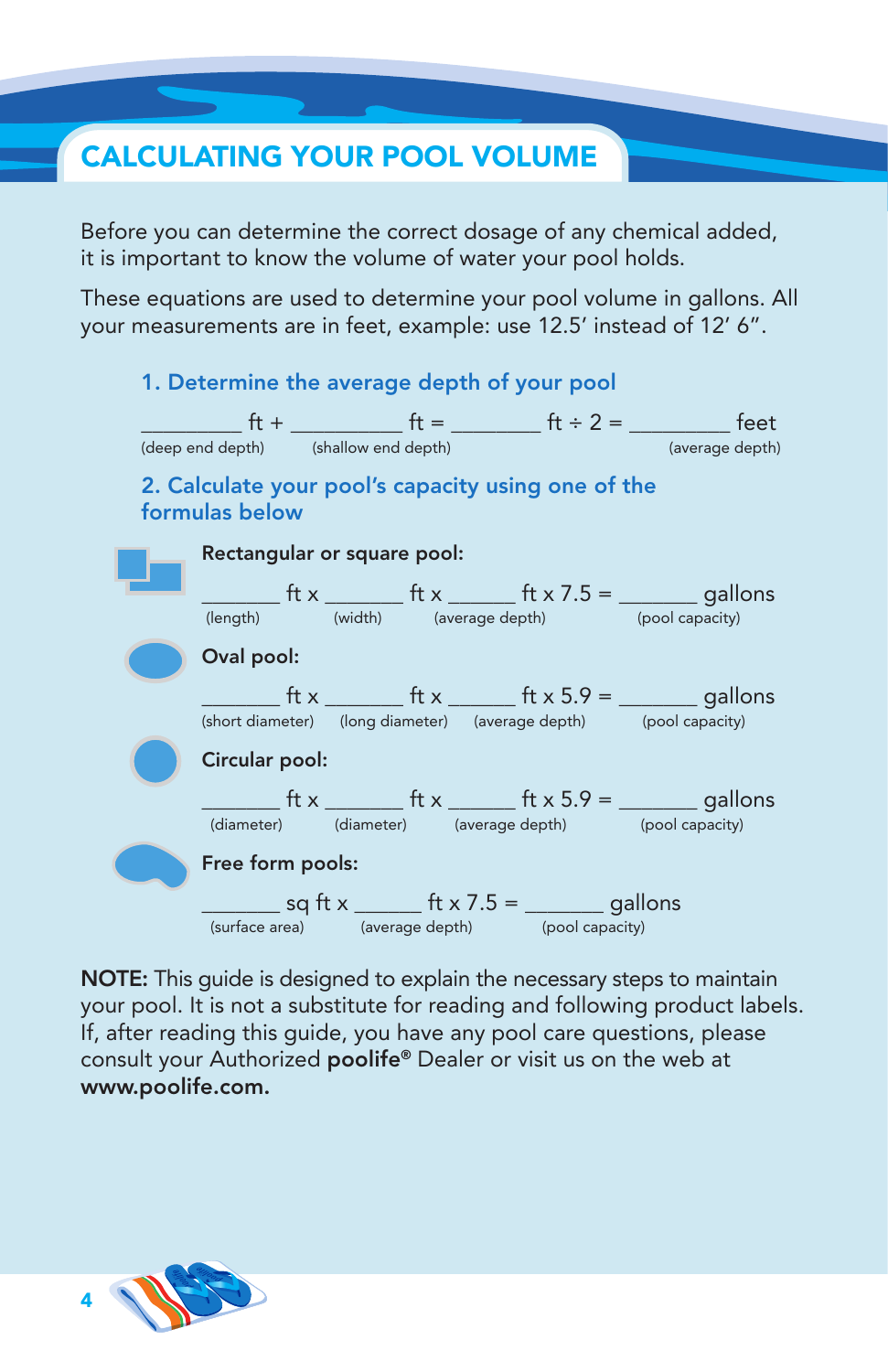Keeping your pool water properly balanced is one of your most important assignments as a pool owner.

Many things can throw the water out of balance. How often you use the pool, rain, sun, wind, algae, dust, debris, circulation, even which sanitizers you use. The source of fresh water (well, municipal, etc.) will also affect water balance in a number of ways.

Six factors need to be monitored for their effect on water balance: pH, total alkalinity, calcium hardness, total dissolved solids, temperature and cyanuric acid. When all these factors are within acceptable ranges, it is unlikely that your water will cause corrosion or scale deposits. Correctly balanced water also provides maximum bather comfort.

Use your test strips daily. Take a water sample to your Authorized poollife® Dealer monthly for a complete laboratory analysis.

### 1. pH

Understanding pH is one of the most important aspects of pool care. Low pH can lead to skin irritation and corrosion of equipment. High pH can result in cloudy water and contribute to scale formation. More importantly, the incorrect pH will reduce the effectiveness of the chlorine in your swimming pool. Remember to check the pH at least twice a week. The ideal range is between 7.2 and 7.6.

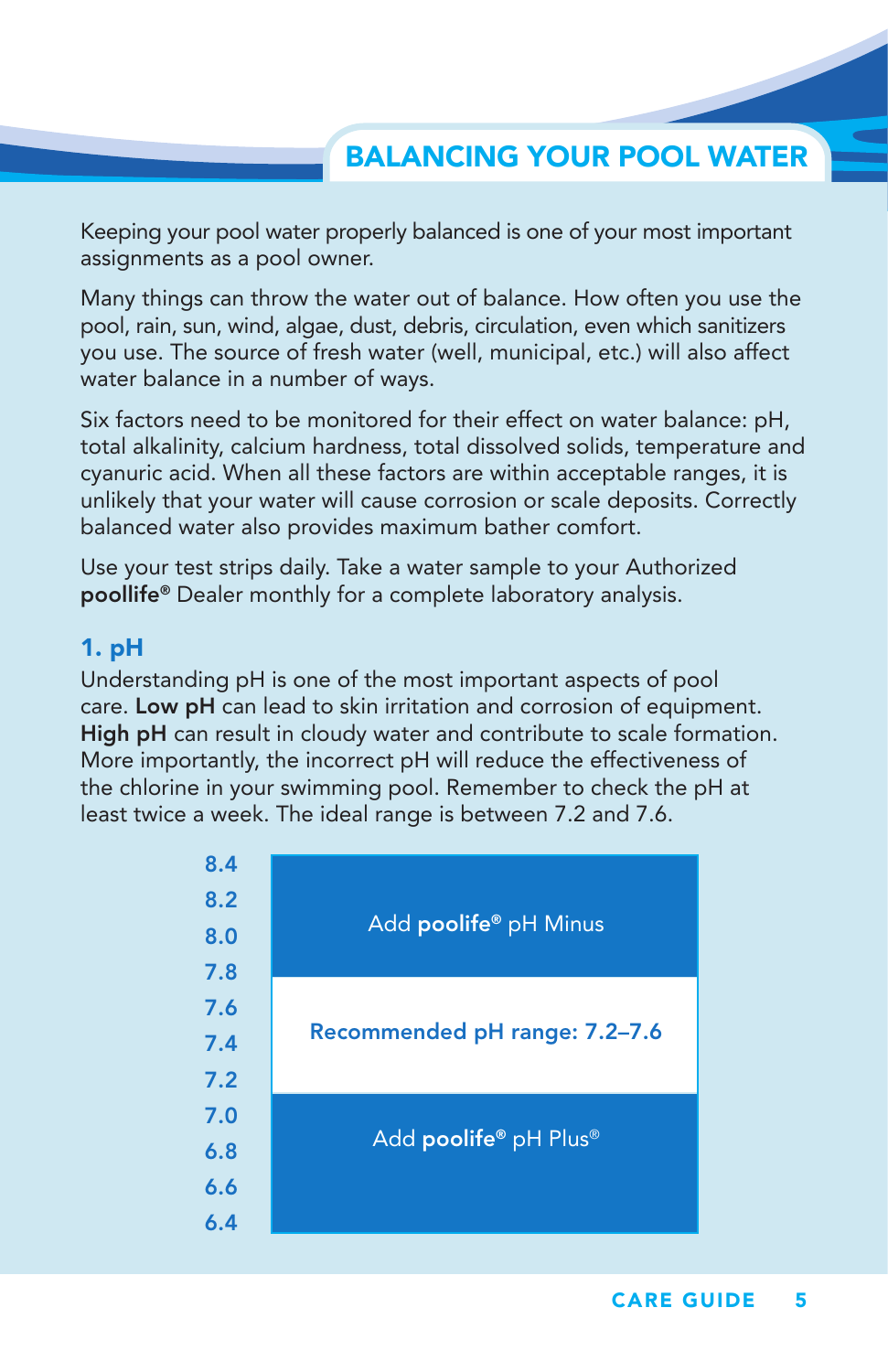# 2. TOTAL ALKALINITY (TA)

Total alkalinity (TA) is a measure of the ability of water to resist changes in pH and acts as a buffer in controlling pH change. TA is an important factor that should be taken into account in optimizing water conditions. Testing and correcting TA should be done before testing and adjusting pH.

The ideal range for TA in pools using poolife® calcium hypochlorite-based primary sanitizers, such as **poolife®** NST®, Active Cleaning® Granules or Caplets is 60-120 ppm. For pools using trichlor-based primary sanitizers such as poolife<sup>®</sup> 1" Cleaning Tablets, poolife<sup>®</sup> 3" Cleaning Tablets, poolife<sup>®</sup> Brite Stix<sup>®</sup> and the poolife<sup>®</sup> MPT Extra™ Tablets, the recommended range is between 80–120 ppm.

If the TA is below 60 ppm, the pH will not stay in the proper range and the pool water may promote corrosion and cause damage to pool fixtures and equipment. TA that is above 120 ppm can cause cloudy water or scale.



NOTE: Cyanuric acid (a stabilizer) will interfere with the test for total alkalinity. Therefore, it is necessary to compensate for this interference. For pools with properly maintained pH and a cyanuric acid level above 30 ppm, the correction formula is: Tested Total Alkalinity Result - 1/3 Cyanuric Acid Reading = TRUE TOTAL ALKALINITY. In other words, subtract one-third of the cyanuric acid reading from the tested total alkalinity reading to compensate for the interference.

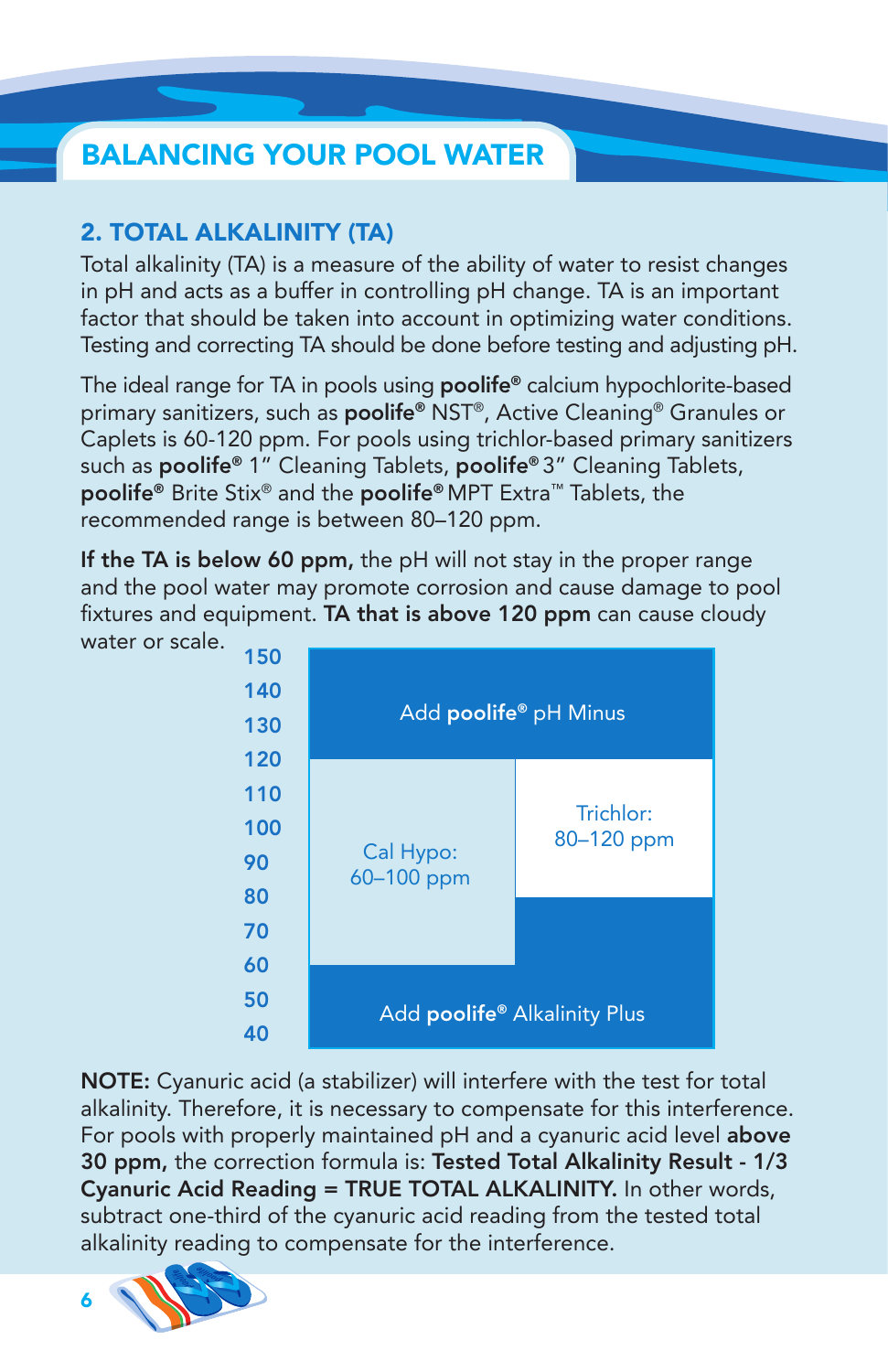# 3. CALCIUM HARDNESS (CH)

All water contains some natural hardness, which will vary by geographic region and by source within a region. Calcium hardness (CH) refers to the dissolved calcium content of the pool water. It is wise to test the CH levels regularly to prevent problems on the pool surface or in the circulation system.

Pool water with a calcium level above 1,000 ppm may become cloudy and if left long enough will form scale on pool surfaces and fittings. CH below 200 ppm can corrode pool equipment. In plaster pools it may result in pitting or etching problems.

Testing for hardness should be done by your Authorized **poolife**<sup>®</sup> Dealer, preferably at Spring opening (or new pool opening) and once a month during the swimming season. You can also use the test strips.

The recommended range for calcium hardness is 200–500 ppm (up to 1,000 ppm is acceptable).

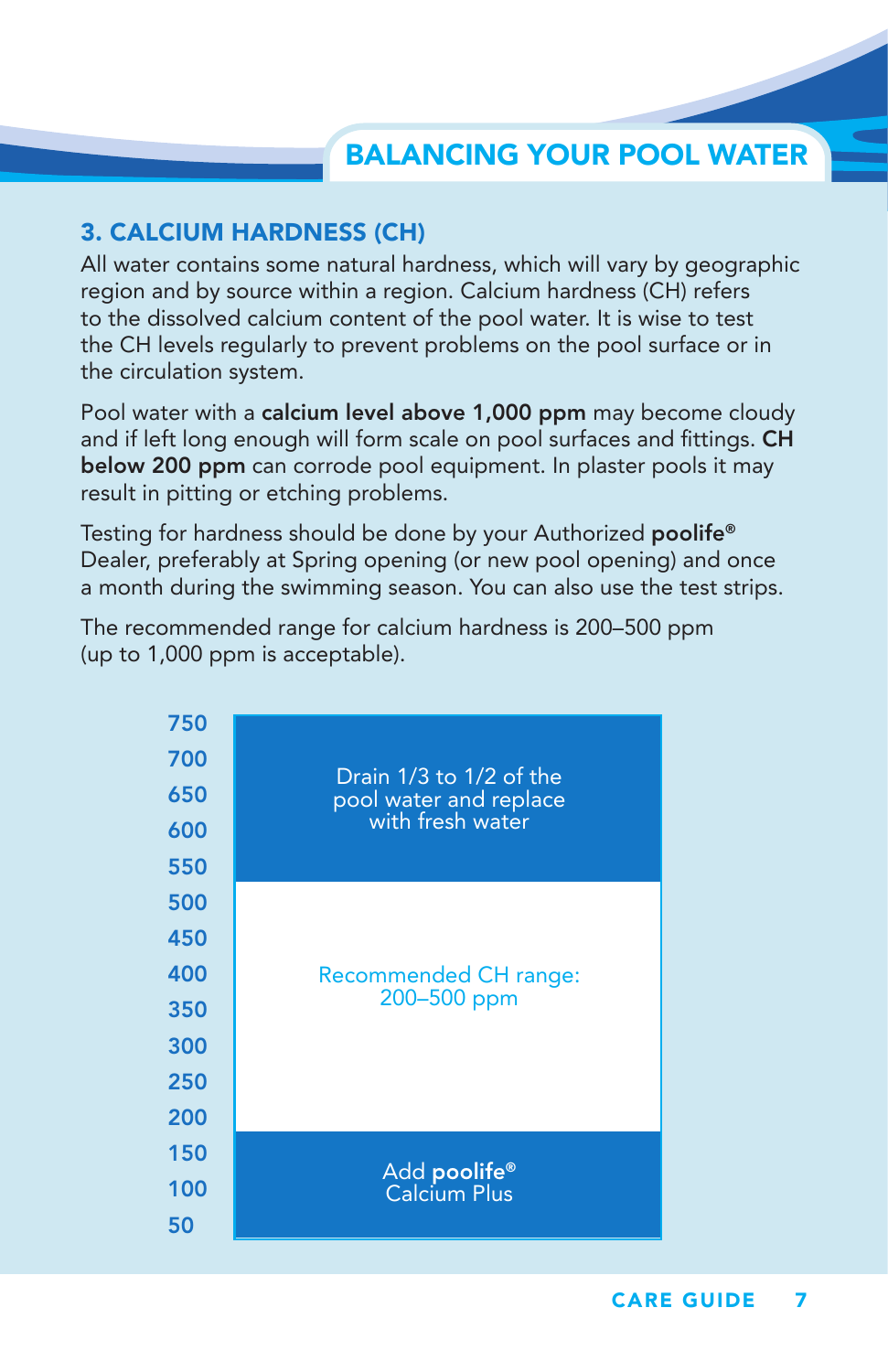# 4. TOTAL DISSOLVED SOLIDS (TDS)

The total dissolved solids (TDS) are the total amount of dissolved material in your pool water - solids that are dissolved and cannot be filtered out. The TDS level naturally goes up over time as more water evaporates and more chemicals are added.

Although the TDS concentration has little effect on water balance, above a certain level problems may occur with water clarity and taste. Testing for TDS should be done by your Authorized poolife® Dealer, preferably at the Spring opening (or new pool opening).

# 5. TEMPERATURE

For the most part, water temperature has little effect on water balance. However, when water temperatures are maintained over 90°F, scale formation can develop rapidly. Prevention is the easiest solution - so test the water more frequently when it is consistently at 90°F and above.

# 6. METALS

The problem with a high metal level is the staining it causes on pool surfaces and high sanitizer consumption. Unwanted metals can be the result of unbalanced water.

- Source water can be a primary cause of unwanted metals.
- Corrosive water can strip metals from exposed metallic surfaces such as pool heater cores or metallic plumbing.
- Copper-based algaecides or make-up water can also introduce unwanted metals to the pool.

Ideally, no detectable metals should be present in your pool water at any time. Ask your Authorized poolife<sup>®</sup> Dealer to test monthly. If metals are present, use **poolife<sup>®</sup> Stain Stop**, which helps prevent and even remove some stains.

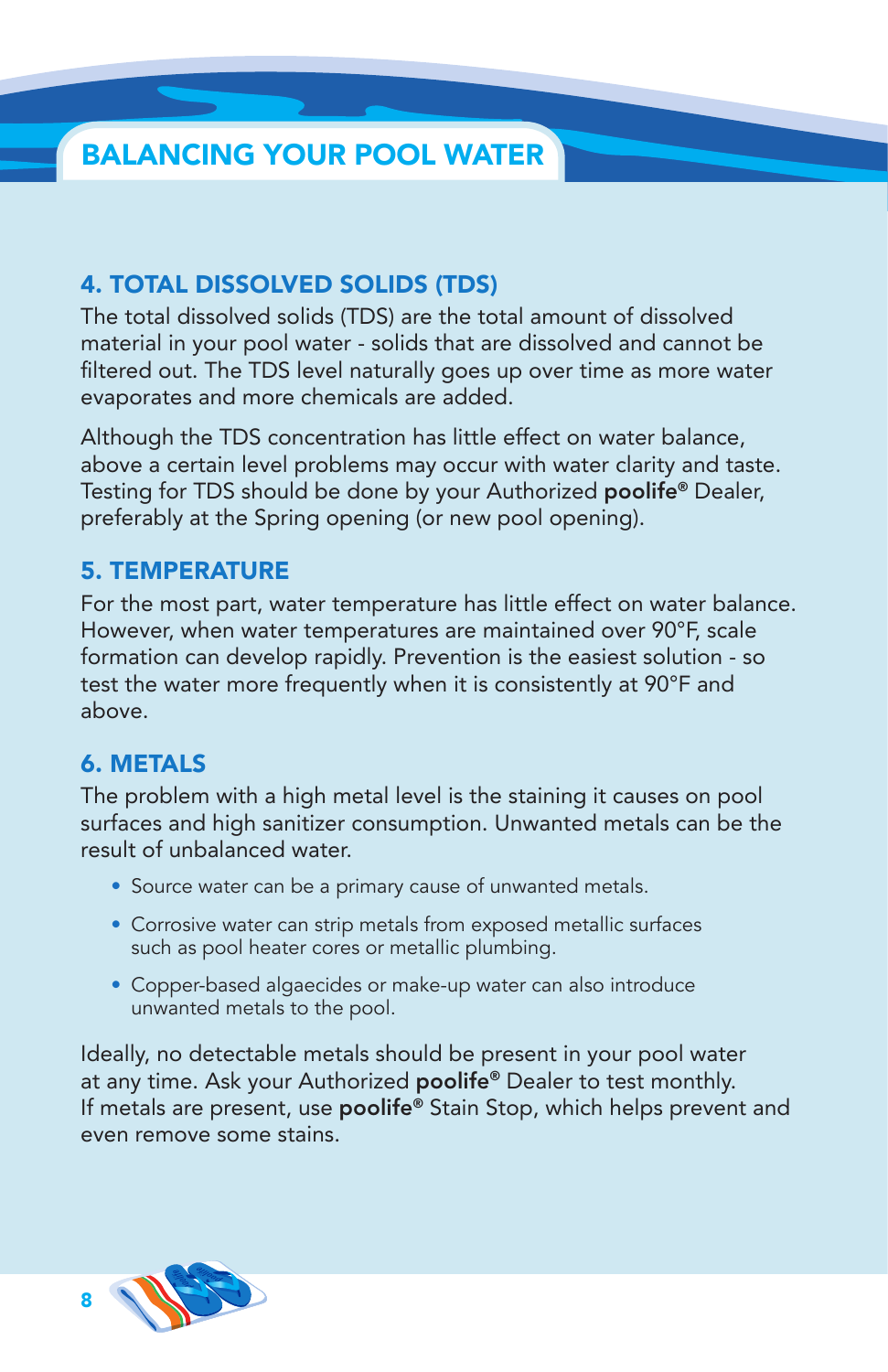# 7. FREE AVAILABLE CHLORINE (FAC)

Healthy pool water is achieved by using a sanitizer to kill bacteria, control algae and destroy organic contaminants.

### Q: What is free available chlorine (FAC)?

A: Free available chlorine is the amount of active sanitizer in the water.

### Q: What is the correct amount of FAC?

A: The FAC in your pool should be 1–4 ppm.

### Q: Why should the FAC be within these levels?

A: Below 1 ppm can cause algae problems, cloudy water, swimmer rashes and bacteria problems.

### Q: What should I do if the FAC is less than 1 ppm?

A: Just add poolife<sup>®</sup> sanitizer or shock treatments until you reach the desired FAC level. Follow label directions for dosage guidelines.

# Q: How often should I test for FAC?

A: Lonza recommends testing daily, but always check your local quidelines for the frequency of testing. Every locality may have different recommendations.

# 8. SHOCK TREATMENT

Shock. Shock treat. Shock treatment. Each of these terms means the addition of chlorine to pool water in larger than normal amounts. Shock treating your pool is of the utmost importance because it protects you and your family from bacteria and organic contaminants.

A shock treatment adds 5–10 ppm FAC. This concentrated blast helps prevent and correct most common pool water problems. You should shock your pool water while the pump and filter are in operation. After a shock treatment, check to make sure the FAC level is 1–4 ppm before entering the pool.

NOTE: For best results always adjust pH to 7.2 to 7.6 before shock treatment.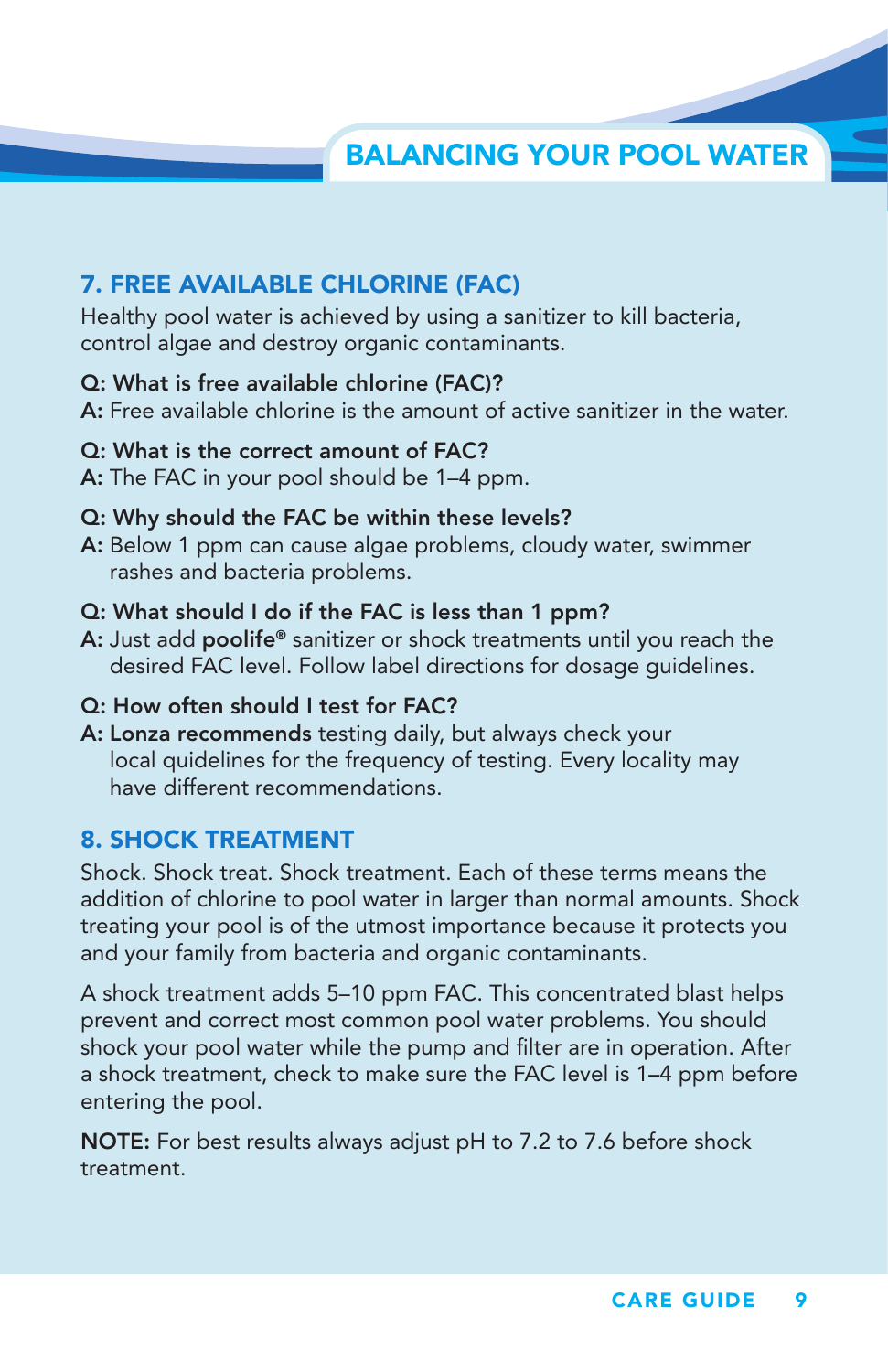# Choose the 'right' shock product

To give your pool the ultimate cleaning and to help ensure your family's safe swimming and enjoyment, be sure to use a **poolife®** calcium hypochlorite based shock treatment product. Using a superior calcium hypochlorite product such as **poolife®** TurboShock®, poolife® Back to Blue<sup>™</sup> or **poolife®** Rapid Shock® is the best way to be sure you are killing harmful bacteria.

These products will not increase the water's stabilizer (cyanuric acid) level. Do not use a shock product that is stabilized (i.e. contains cyanuric acid - refer to the label). It will increase the stabilizer level and can interfere with the effectiveness of the chlorine in controlling bacteria and algae and removing contaminants from the water.

Always use a shock treatment product that controls algae and kills bacteria (refer to the label). Some products are promoted as shock treatments, but they are not sanitizers. This means a sanitizer must still be added to the pool water to kill bacteria and to control algae.

# When should you shock treat?

You need to shock your pool water when opening and closing your pool. You should also shock treat weekly during the pool season to kill bacteria and algae and remove contaminants. We recommend shocking at the same time and on the same day each week. The optimum time to shock your pool is sundown. At this time of the day, the chlorine can work without fighting the sun's ultraviolet rays. The pool should be left uncovered after shocking the pool.

Shocking after sundown also gives chlorine more time to restore the water clarity.

An additional shock treatment should be added when any of the following situations occur:

- After heavy swimmer loads
- After strong rains and wind
- During periods of extreme sunlight
- When swimmers complain of burning eyes



- When unpleasant odors occur
- When signs of algae growth appear
- When water appears dull, hazy or cloudy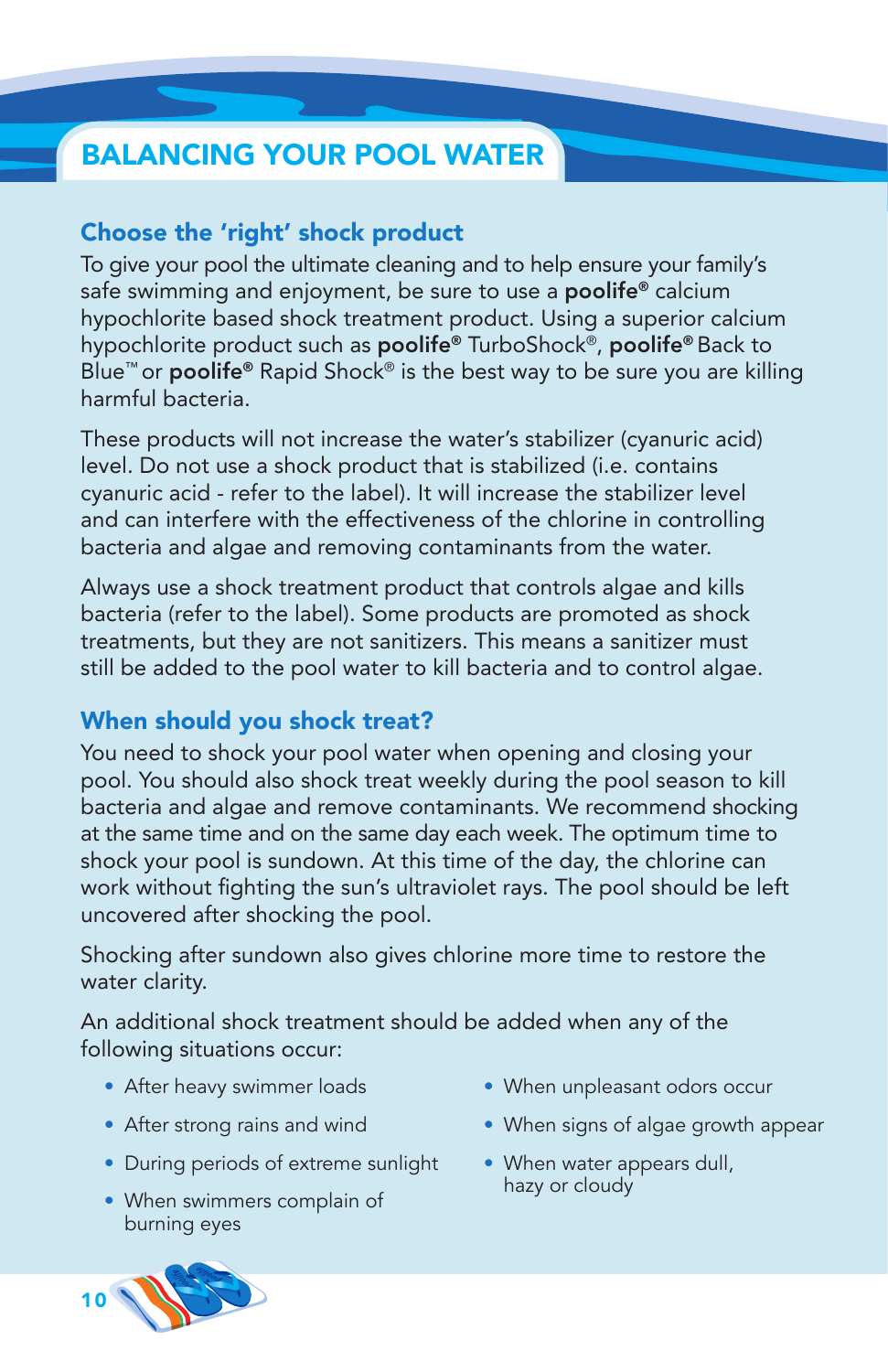# 9. Preventing Algae

# Preventative maintenance is the key to keep algae from forming in your pool.

Nothing creates a better impression than having a pool with water that is crystal clear and with a sparkle on the surface. If algae gets into the pool or if there are tiny suspended particles in the water, it can spoil the appearance and in extreme cases stop you from using your pool. The best method to prevent algae from forming is to use one of the **poolife**<sup>®</sup> Pool Care Systems (see page 20).

### Q: What is algae?

A: Algae are microscopic plants that grow in water. They are usually green, but can also be blue-green, black, yellow or mustard. Algae can grow on the pool surface or float in the water. Algae can turn pool water green, which can literally happen overnight.

### Q: Will chlorine kill algae?

A: Yes, usually. But there are occasions when chlorine levels are allowed to drop too low or the chlorine is not acting effectively because the water is out of balance, or the pool water has very high levels of stabilizer (cyanuric acid).

### Q: What can I do to prevent algae?

A: Always ensure there is adequate chlorine in the pool at all times. Follow the **poolife<sup>®</sup>** system—shock treat weekly and add a preventive dose of algaecide once a week.

### Q: What can I do once the algae has taken hold?

A: If this happens, use **poolife<sup>®</sup> Back to Blue<sup>®</sup> Shock System, which** can restore water clarity in 24 hours. To treat common algae like green and yellow, use poolife® Algae Bomb® 30, poolife® Defend+® or poolife® Super Algae Bomb® 60 algaecides, which, when used in conjunction with a poolife® shock product, cleans up both green and yellow algae. Mustard and black algae are more difficult to remove, so we recommend using poolife® AlgaeBan II product or poolife® AlgaeKill II product. poolife® has additional algaecides to address other specific needs. Always follow product label directions carefully.

If you have persistent algae problems, consult your Authorized poolife® Dealer for specialized advice.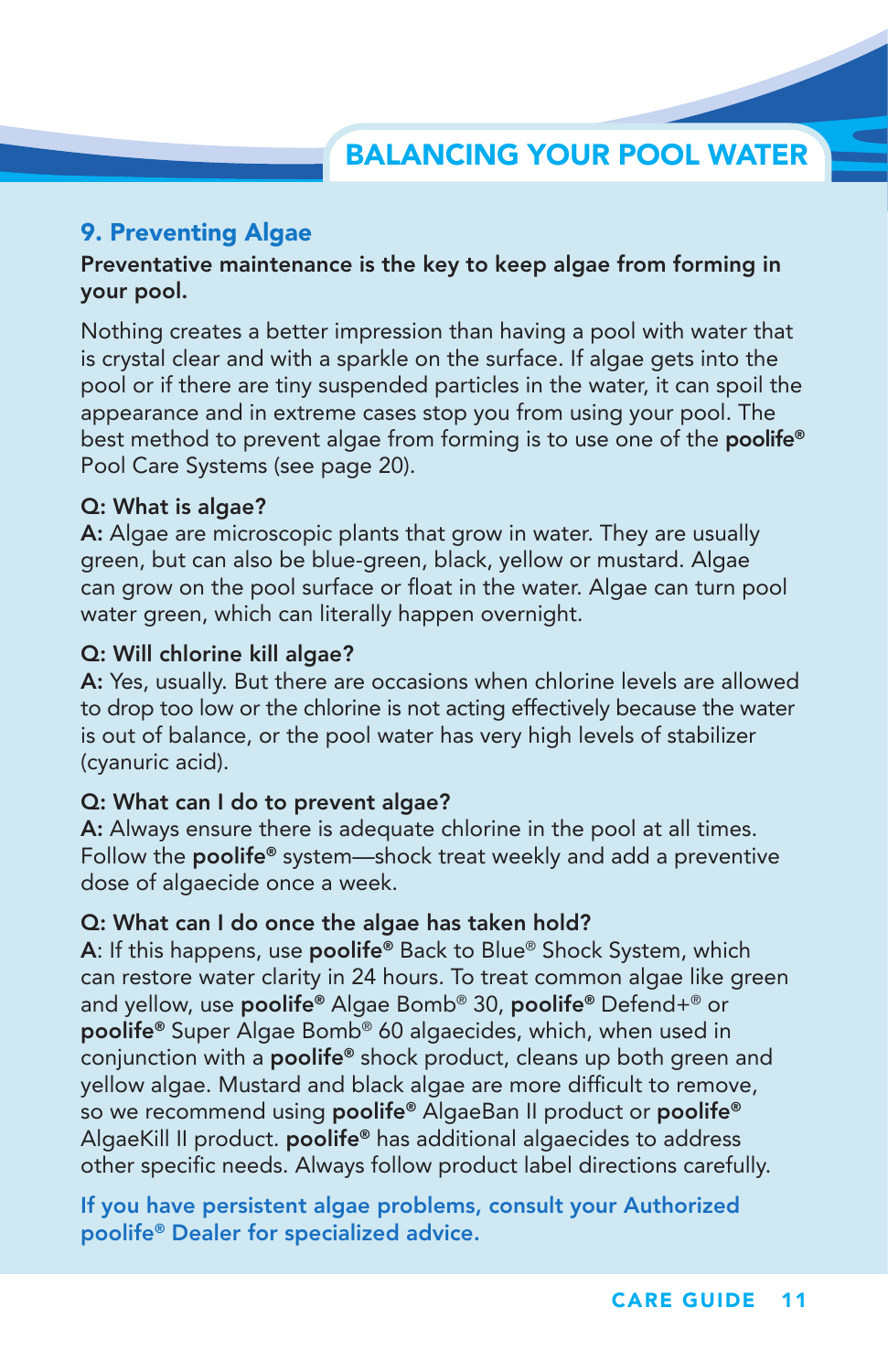# 10. Stabilizing the Pool Water

Sunlight causes the amount of chlorine in your pool water to dissipate. To combat this, you may want to add poolife<sup>®</sup> Stabilizer & Conditioner which contains cyanuric acid. Stabilizer (cyanuric acid) protects the FAC from the sun's rays. Adding **poolife<sup>®</sup>** Stabilizer & Conditioner to the water is a cost-effective way to increase the life of your chlorine sanitizer.

For routine maintenance, ONLY add poolife<sup>®</sup> Stabilizer & Conditioner when you regularly sanitize your pool with **poolife®** non-stabilized chlorinators (color code: yellow). poolife® stabilized chlorinators (color code: orange) have a built-in stabilizer. The stabilizer is released when the chlorinator is dissolved.

# When Should the Stabilizer be Added?

The cyanuric acid level and the climate determine whether you need to add stabilizer to your pool. You should take a sample of your pool water to your Authorized poolife® Dealer for a detailed analysis and recommendation or you can use test strips to determine the stabilizer level.

When opening your pool, if you choose to use stabilizer, the stabilizer level should be 20–50 ppm. During the swimming season, the ideal stabilizer level should be maintained between 20–50 ppm. Chlorine isn't as effective if the stabilizer level rises above 100 ppm. Remember some chlorinators add stabilizer as the chlorine dissolves into the water.

# How should you add the stabilizer?

Always add stabilizer before adding poolife® chlorinators. The stabilizer must be added slowly through the skimmer while the pump is operating. Allow at least 48 hours for the stabilizer to dissolve before backwashing or cleaning the filter.

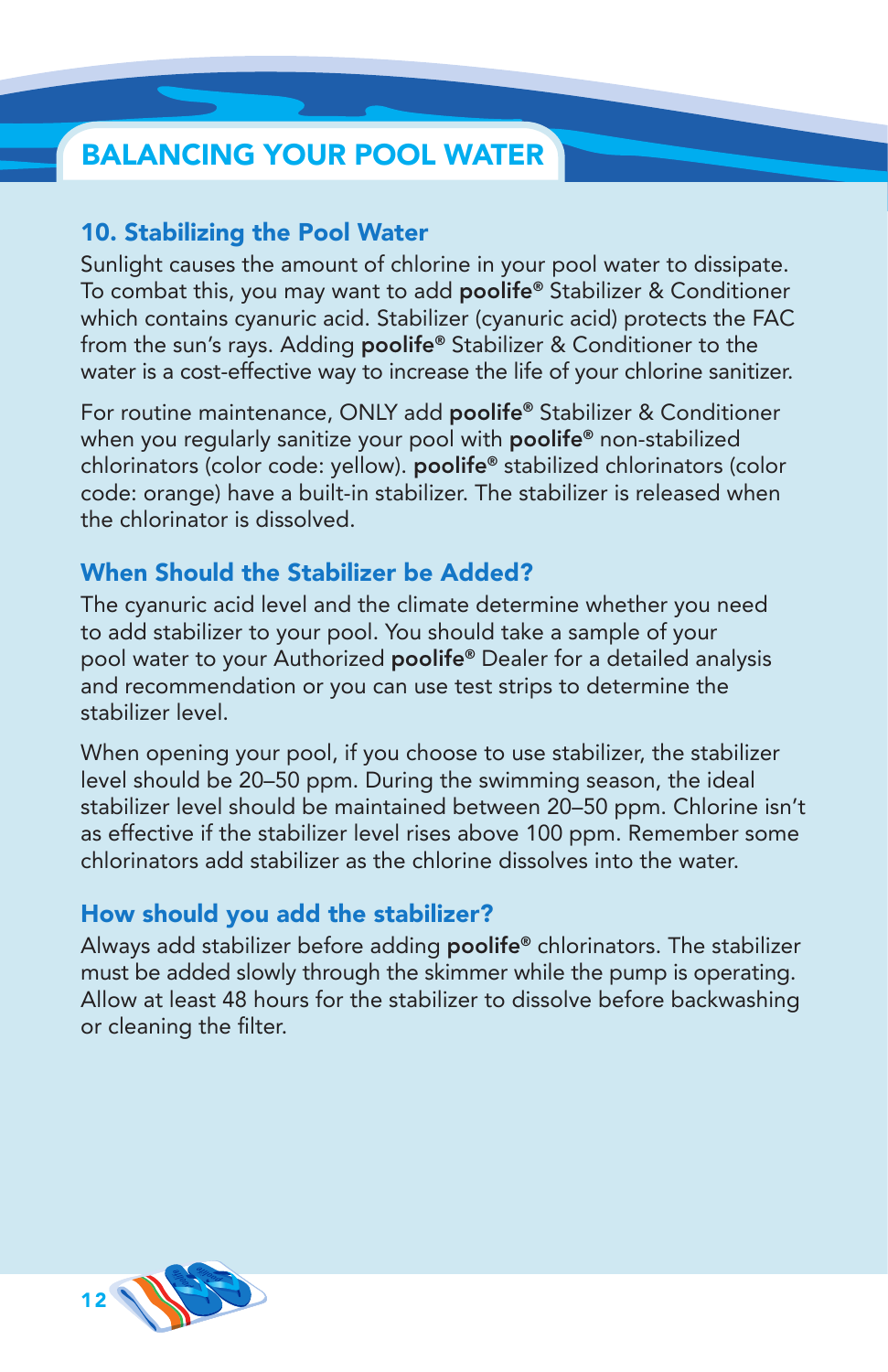# What is Overstabilization?

The build-up of cyanuric acid in swimming pool water resulting from the use of stabilized sanitizers in conjunction with stabilized shock products.

- Overstabilization will significantly decrease the effectiveness of chlorine in killing bacteria and algae.
- Small levels of cyanuric acid (20–50 ppm) do serve a purpose in protecting chlorine from sunlight degradation. However, too much will negate any benefit and cause problems.
- Calcium Hypochlorite-based shock products such as **poolife**<sup>®</sup> TurboShock®, and poolife® Rapid Shock® shock treatments will not increase the stabilizer level in your pool.
- If your choice of primary sanitizer is a stabilized chlorine product, we recommend that you use a **poolife<sup>®</sup>** calcium hypochlorite shock product as your routine shock treatment. (Check the active ingredient statement on the product label).

**OVERSTABILIZATION** 

Generally it is not recommended to use any stabilizer or stabilized chlorine in indoor pools due to the absence of sunlight indoor and the issues rising from overstabilization.

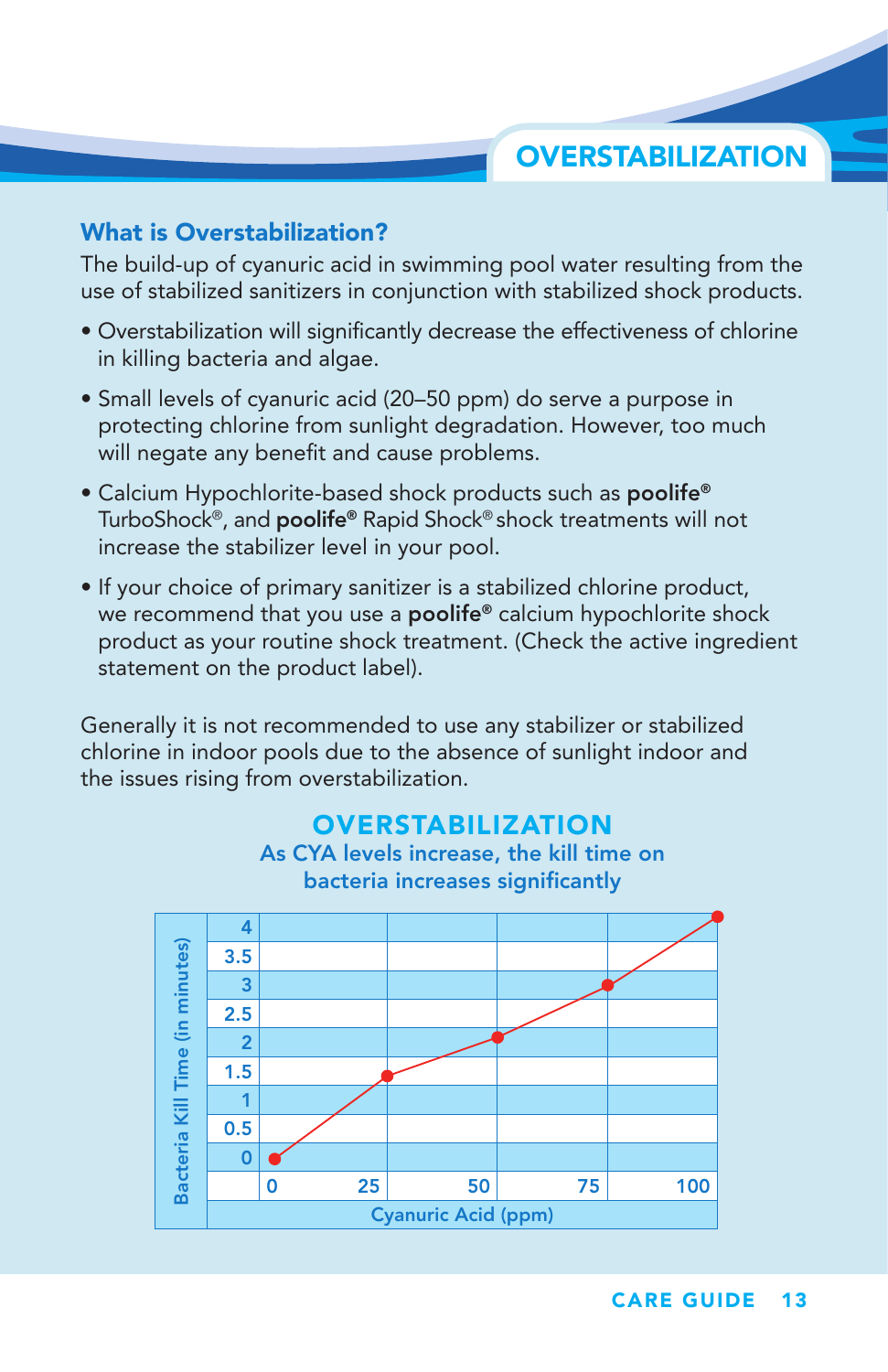# BALANCING WATER

# THE BOTTOM LINE ON WATER BALANCING

You will be more comfortable in the water, and your pool and equipment will be better protected, if you maintain balanced pool water.

Keep the pH, total alkalinity (remember the effect of cyanuric acid on the true TA reading), calcium hardness, and total dissolved solids within their acceptable ranges (see table below), and totally eliminate metals.

# Summary of recommended ranges for water balance factors

| <b>Chlorine (FAC)</b>             | $1-4$ ppm                                      |
|-----------------------------------|------------------------------------------------|
| рH                                | $7.2 - 7.6$                                    |
| <b>Total Alkalinity</b>           | 60-120 ppm (depending<br>on primary sanitizer) |
| <b>Calcium Hardness</b>           | 200-500 (up to 1000 ppm<br>is acceptable)      |
| <b>Total Dissolved Solids</b>     | up to 2000 ppm                                 |
| <b>Cyanuric Acid (Stabilizer)</b> | 20-50 ppm                                      |
| <b>Copper</b>                     | 0 ppm                                          |
| Iron                              | U ppm                                          |

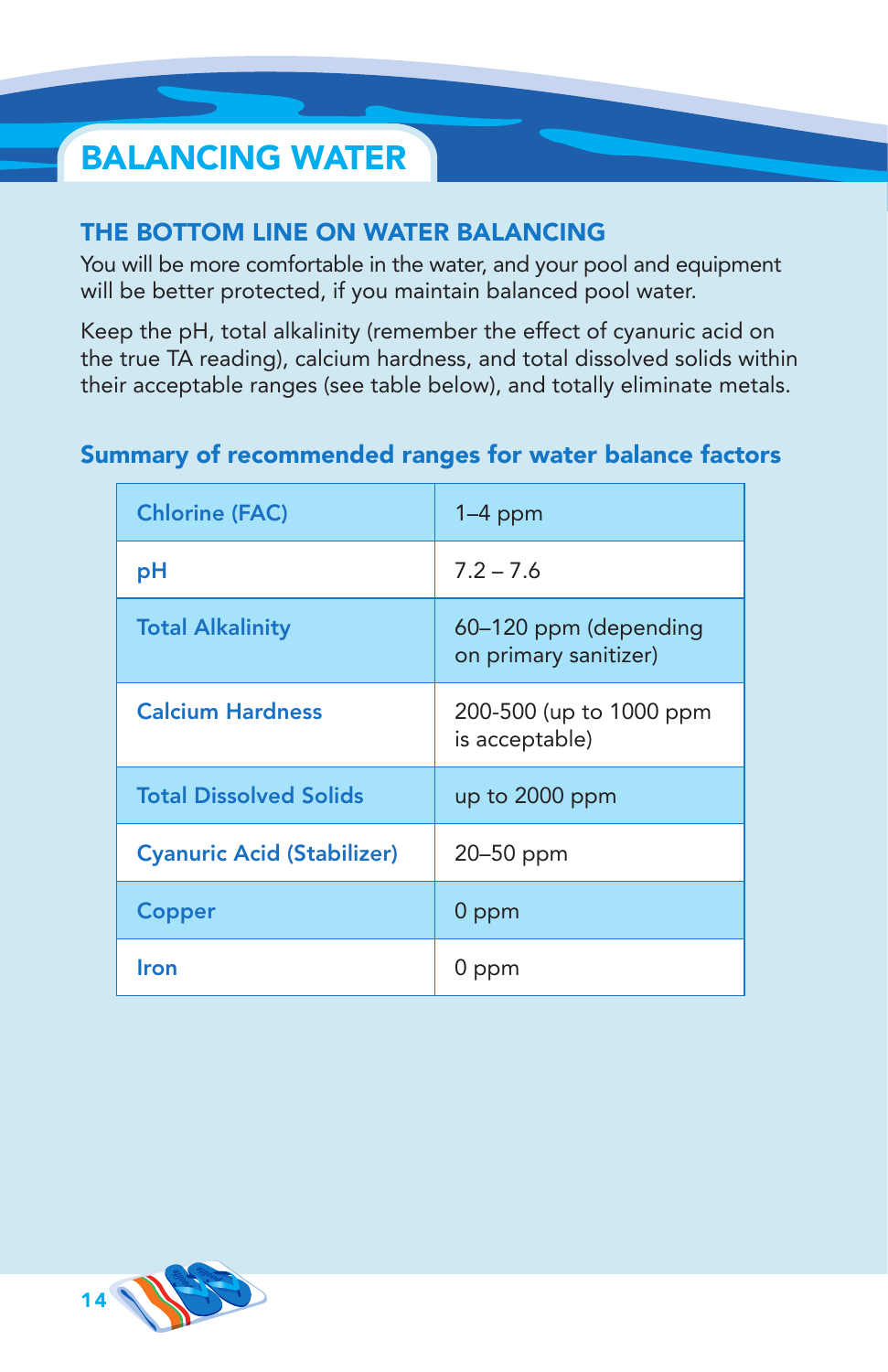# NEW POOL & SPRING START UP

# NEW POOL & SPRING START UP

NOTE: If the pool is new, always follow the manufacturer's or builder's directions for start-up due to warranty issues. Thereafter, you can follow ours:

When it is time for you to open your pool, you have one goal in mind: getting the water "just right" so you and your family can enjoy the swimming season. You can contact your Authorized **poolife®** Dealer for a professional pool opening service; however, if you are a seasoned pool owner or a "do-it-yourselfer," use our **poolife®** Opening Kit and follow these simple steps:

### Preparing the Equipment

- 1. Remove any water and debris that has accumulated on your pool cover during the winter.
- 2. Remove the pool cover. Before storing, clean the cover with a cover cleaner to prevent mildew and premature deterioration.
- 3. Hook up the pool pump and filter. Reconnect any hoses and electrical connections that may have detached. Be sure to follow the pool manufacturer's instructions.
- 4. Make sure your skimmer, filter, pumps, drains and other equipment are clean and free of winter debris.
- 5. Use the leaf skimmer to scoop up all surface and submerged debris.
- 6. Clean dirty pool walls immediately with the curved wall brush.
- 7. Bring the pool water up to the proper level (about halfway up the skimmer).
- 8. Turn on your filter pump. (Chemically clean the filter if it was not chemically cleaned last fall).
- 9. Check the skimmers, drains and filters to make sure they are functioning properly.
- 10. Use your pool vacuum to remove any remaining debris.
- 11. If your filtration system operates off an automatic timer, set the timer to operate at least 8–12 hours within a 24-hour period during the summer (12 hours is optimum).
- 12. Allow the water to circulate for at least 12 hours before preparing the pool water.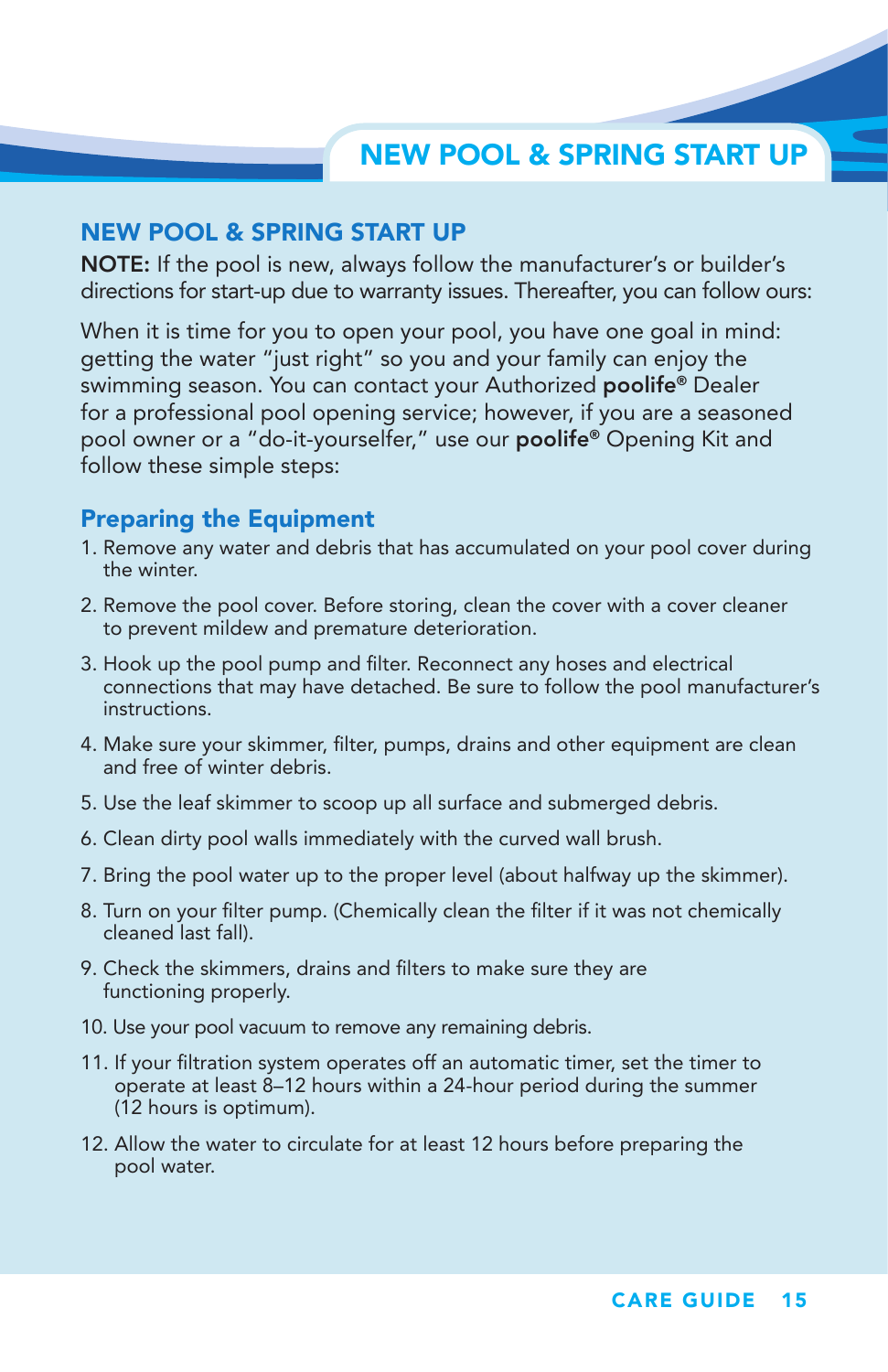# NEW POOL & SPRING START UP

# Preparing the Pool Water

Water Testing: After the pump/filter has run for 12 hours, take a pool water sample from at least 18 inches below the waterline to your Authorized poolife® Dealer in a clean, plastic container for a complete analysis. And thanks to the ClearCare® Expert—our cutting-edge water analysis system that delivers clarity — you can expect detailed instructions for adjusting pH, stabilizer (cyanuric acid) level, total alkalinity, chlorine level, calcium hardness, total dissolved solids and for eliminating any metals that show up. Also, it is a good idea to purchase new test strips at the beginning of every season.

Water Balancing: Follow label directions and your Authorized poolife<sup>®</sup> Dealer's recommendations (also see previous pages).

Removal of Metals: It is important that no metals are present in the water when shock treating, as this could cause water discoloration and staining of pool surfaces. If your dealer discovers metals when analyzing your pool water, add **poolife®** Stain Stop, following label directions, before shock treating. Wait 24 hours before proceeding with balancing your pool water.

Shock Treat: After the sun goes down and while the filter is still operating, shock treat the water with poolife® TurboShock® Shock Treatment following label directions (see "Shock Treatment" on pages 9-10).

Stabilize: If you choose to add stabilizer to your pool water, add the stabilizer before adding your primary chlorinator. First, have your Authorized poolife® Dealer test your stabilizer level. Water in the pool should be above 65°F for an accurate test. If it is between 20–50 ppm there is no need to add additional stabilizer; if it is below 20 ppm, add **poolife®** Stabilizer & Conditioner balancer following your dealer's advice and label directions to adjust the stabilizer to the proper level. If the stabilizer is above 100 ppm follow your dealer's recommendations for reducing the stabilizer level (see page 12-13).

Sanitize: Once the pool water is clean and clear and the water balance readings are within the recommended ranges, it is time to add your preferred poolife® sanitizer, (always read the label directions for dosage instructions). For a simple and hassle-free pool care routine, we recommend you choose one of our poolife® Pool Care Systems (see page 20) that suits your lifestyle.

Control Algae: The morning after shock treating the pool, brush off any visible algae and add an initial dose of poolife® Defend+® algaecide according to label directions.

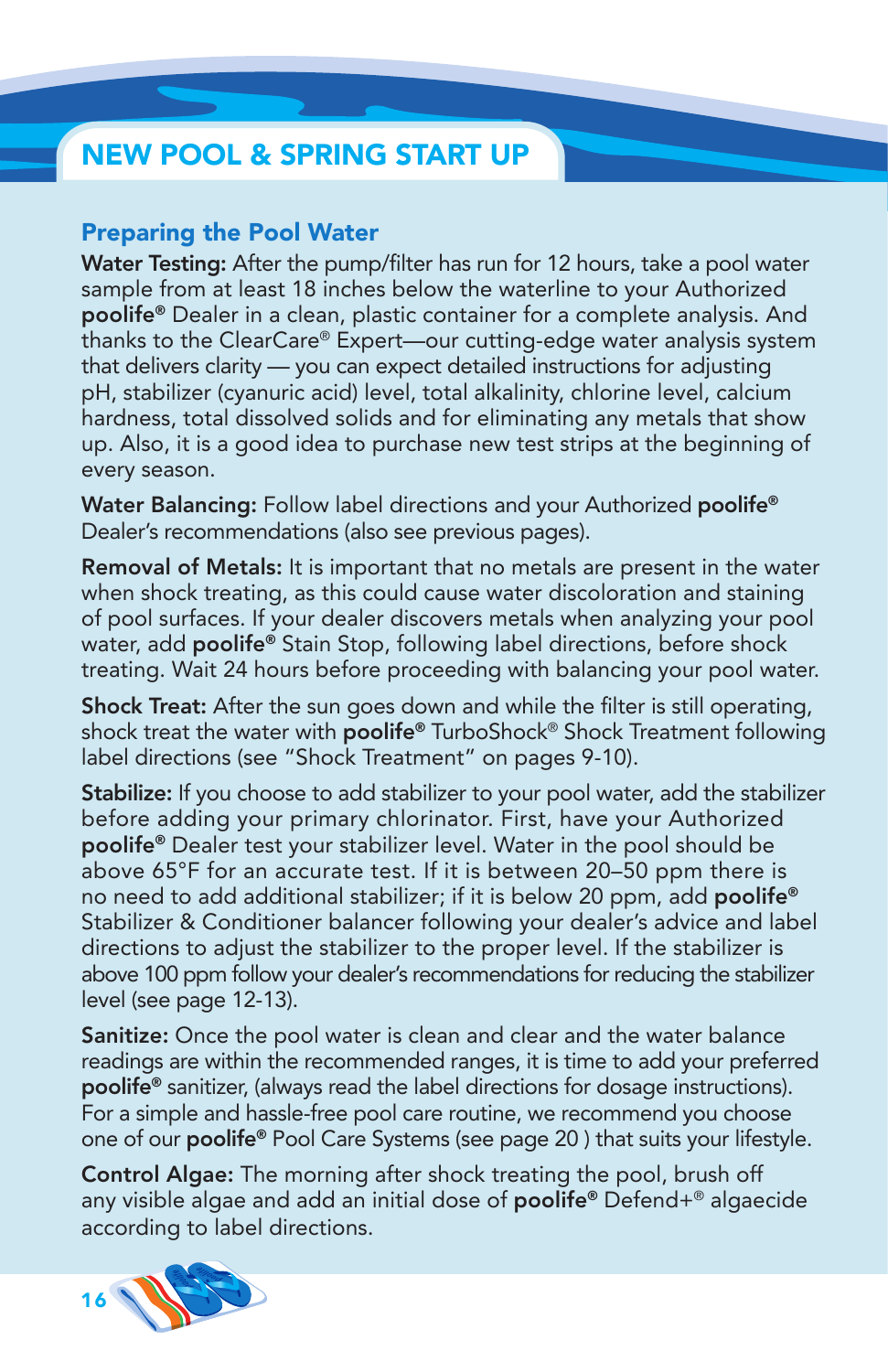# NEW POOL & SPRING START UP

# ROUTINE POOL MAINTENANCE

Owning a pool can make every day seem like a holiday. Your pool needs care and attention in order to get the best out of it. Clear, sparkling water does not just happen. This poolife® Pool Care Guide will help you achieve that brilliant water quality.

- Run the filter pump at least 8–12 continuous hours a day. Many water problems can be prevented if you do not skimp on the filter operation.
- Backwash the filter regularly according to manufacturer's instructions or guidelines. Clean out the skimmer and pump strainer basket as needed.
- Perform a chemical filter clean at least twice a season (three times for pools open all year long).
- Be a good housekeeper. Perform the routine chores faithfully, keeping all equipment and the area around the pool clean. Skim the surface daily, brushing the pool walls and bottom regularly. Vacuum as needed.
- Water Testing: follow the timetable on page 18 for water testing, using either your poolife® Test Strips or your pool dealer's laboratory, as needed.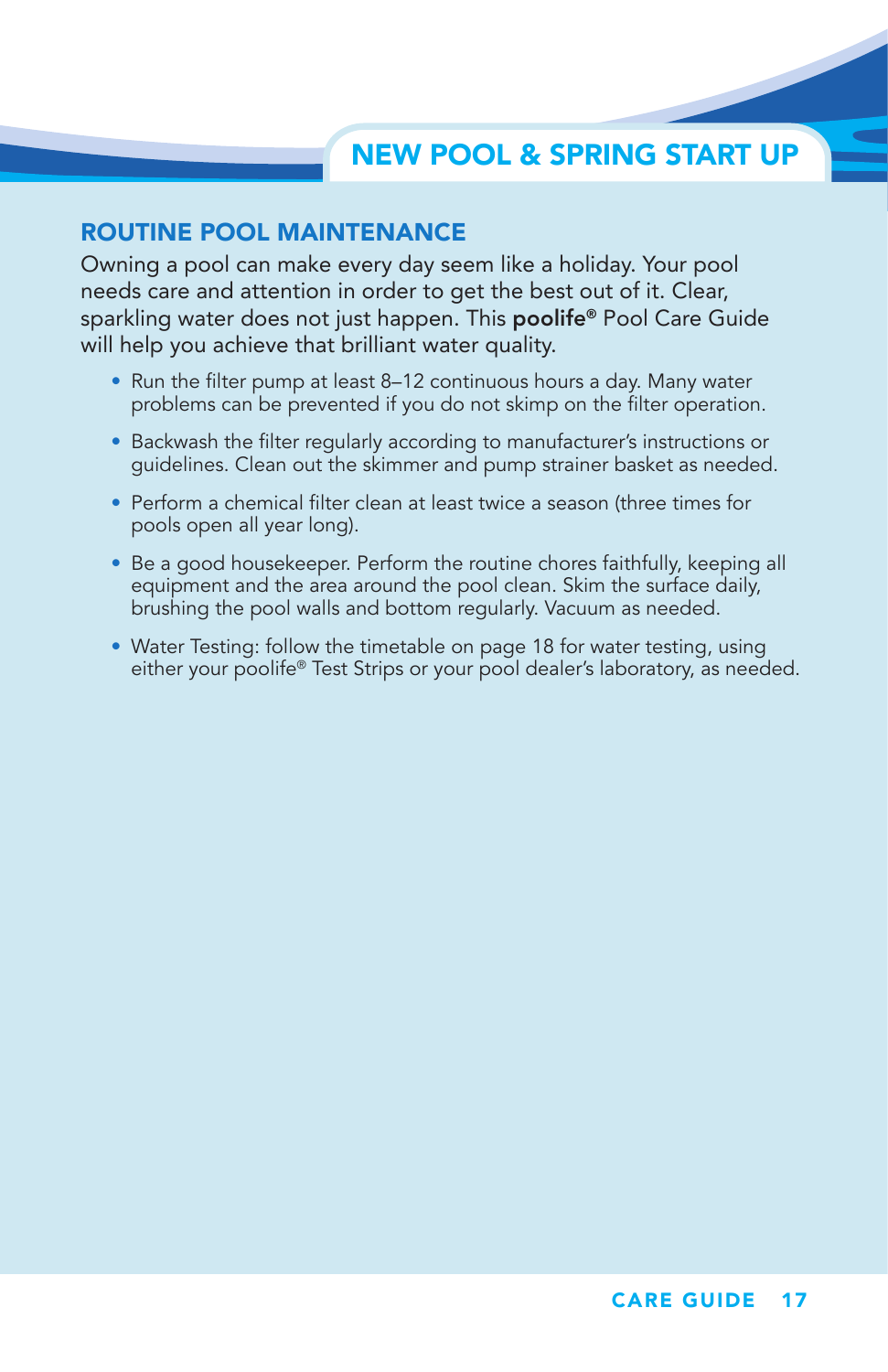# ROUTINE POOL MAINTENANCE

# Routine Pool Care Summary:

### Daily:

- Test and adjust the pH and chlorine levels.
- Run your filtration system 8–12 hours a day during summer (12 hrs are better).

### Weekly:

- Test the TA level.
- Shock treat with your preferred poolife® shock treatment product.
- Add a preventive dose of your preferred poolife<sup>®</sup> algaecide.
- Remove leaves and other debris from pool.
- Empty skimmer and pump baskets.
- Brush pool floor and walls.
- Check water level and top up if necessary.
- Check filter pressure and backwash only if required (follow manufacturer's recommendations).

### Monthly:

- Take a pool water sample to your Authorized poolife® Dealer for a full water analysis.
- This should include: pH, FAC, total alkalinity, calcium hardness, metals, and cyanuric acid (see timetable below).

### RECOMMENDED WATER TESTING TIMETABLE

|                                   | <b>Daily</b>       | <b>Monthly</b> | <b>Open/Closing</b> |
|-----------------------------------|--------------------|----------------|---------------------|
| рH                                |                    |                |                     |
| <b>Chlorine</b>                   |                    |                |                     |
| <b>Total Alkalinity</b>           | <b>Test Weekly</b> |                |                     |
| <b>Calcium Hardness</b>           |                    |                |                     |
| <b>Total Dissolved Solids</b>     |                    |                |                     |
| <b>Metals</b>                     |                    |                |                     |
| <b>Cyanuric Acid (Stabilizer)</b> |                    |                |                     |

**Example 3 Feated by Pool Owner** 

 $\bigcirc$  = Tested by Authorized poolife® Dealer

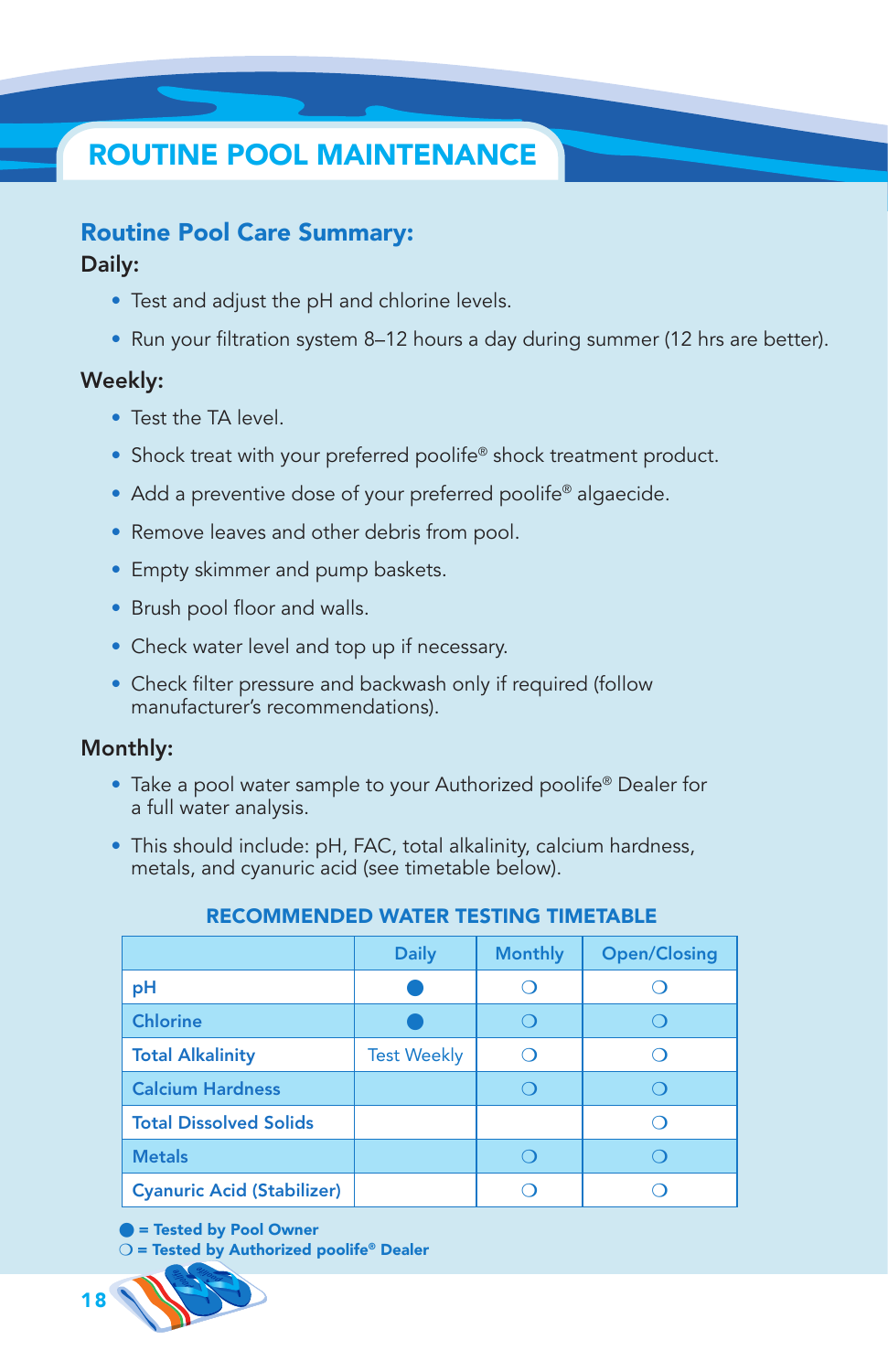# ROUTINE POOL MAINTENANCE

# THE poolife® ROUTINE MAINTENANCE PROGRAM

Test and balance the pool water and adjust the pH. Follow the routine outlined below for hassle free pool care. Then select your preferred poolife® Pool Care System (see page 20).



### at bay, 24 hours a day. Use your preferred poolife® Primary Sanitizer.



# STEP 2: SHOCK IT!

Shock treat, once a week to clear up cloudy water, kill algae, and destroy organic contaminants and much more. For best results use calcium hypochlorite based poolife® TurboShock® Shock **Treatment** 

### STEP 3: DEFEND IT!



Prevent algae, especially in the hot summer months by adding your poolife® Defend+® algaecide, a non-foaming product that not only treats and prevents green, black and yellow algae,but also clarifies your water.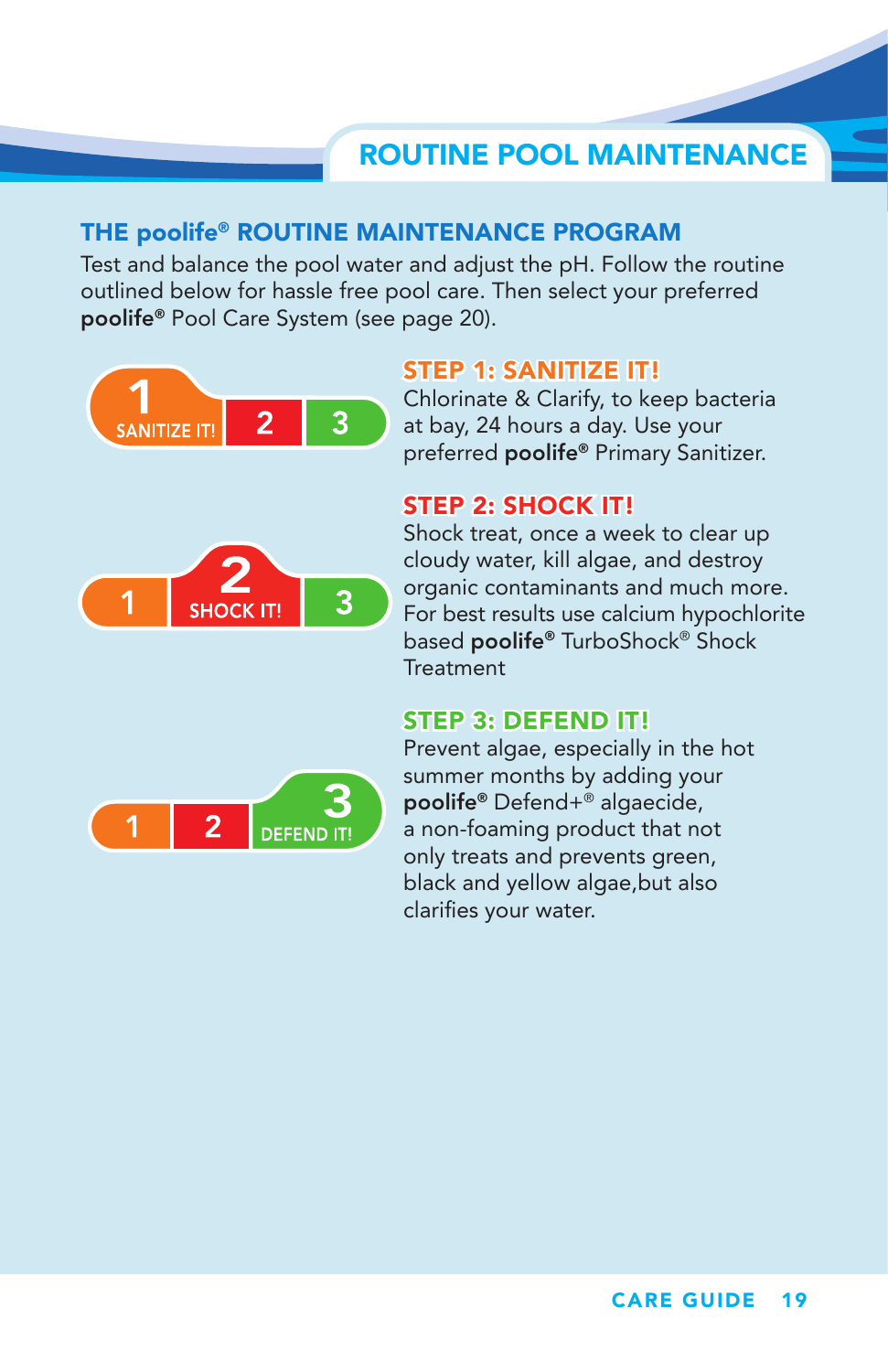# POOL CARE SYSTEMS

# SYSTEMS – EASY AS 1-2-3

Leave the complicated decision-making at the office and escape to your own backyard. poolife® Pool Care Systems include all of the poolife® products you need to ensure sparkling-clean water all summer long. When you use a poolife® Pool Care System, you will enjoy crystal-clear water.

| poolife® NST® System              |                                                                                                           |  |  |
|-----------------------------------|-----------------------------------------------------------------------------------------------------------|--|--|
| TEP 1: SANITIZE IT!               | Chlorinate and clarify, and prevent algae<br>with poolife <sup>®</sup> NST <sup>®</sup> Sanitizer.        |  |  |
| <b>STEP 2: SHOCK IT!</b>          | Shock treat weekly with <b>poolife</b> <sup>®</sup><br>Quick Swim Oxidizer.                               |  |  |
| <b>STEP 3: DEFEND IT!</b>         | Add poolife <sup>®</sup> Algae Ban II at start of season.                                                 |  |  |
| poolife® Brite Stix® System       |                                                                                                           |  |  |
| <b>TFP 1: SANITIZE IT!</b>        | Chlorinate and clarify, and prevent algae<br>with poolife <sup>®</sup> Brite Stix <sup>®</sup> Sanitizer. |  |  |
| <b>STEP 2: SHOCK IT!</b>          | Shock treat weekly with<br>poolife <sup>®</sup> TurboShock <sup>®</sup> Shock Treatment.                  |  |  |
| <b>STEP 3: DEFEND IT</b>          | Add poolife® Defend+® algaecide.                                                                          |  |  |
| poolife® MPT Extra™ Tablet System |                                                                                                           |  |  |
| <b>STEP 1: SANITIZE IT!</b>       | Chlorinate and clarify, and prevent algae<br>with poolife® MPT Extra™ tablets.                            |  |  |
| <b>STEP 2: SHOCK IT!</b>          | Shock treat weekly with<br>poolife <sup>®</sup> TurboShock <sup>®</sup> Shock Treatment.                  |  |  |
| FEP 3: DEFEND                     | Add poolife <sup>®</sup> Defend+ <sup>®</sup> algaecide.                                                  |  |  |

Optional Ultima ENDURE® product provides optimum comfort and helps the water sparkle. Additionally, Ultima ENDURE® reduces your pool's sanitizer consumption and assists in preventing common pool problems such as algae. Once pool owners add Ultima ENDURE® to their pool, they can not stop raving about it. Ask your Authorized poolife® Dealer for more information.

.

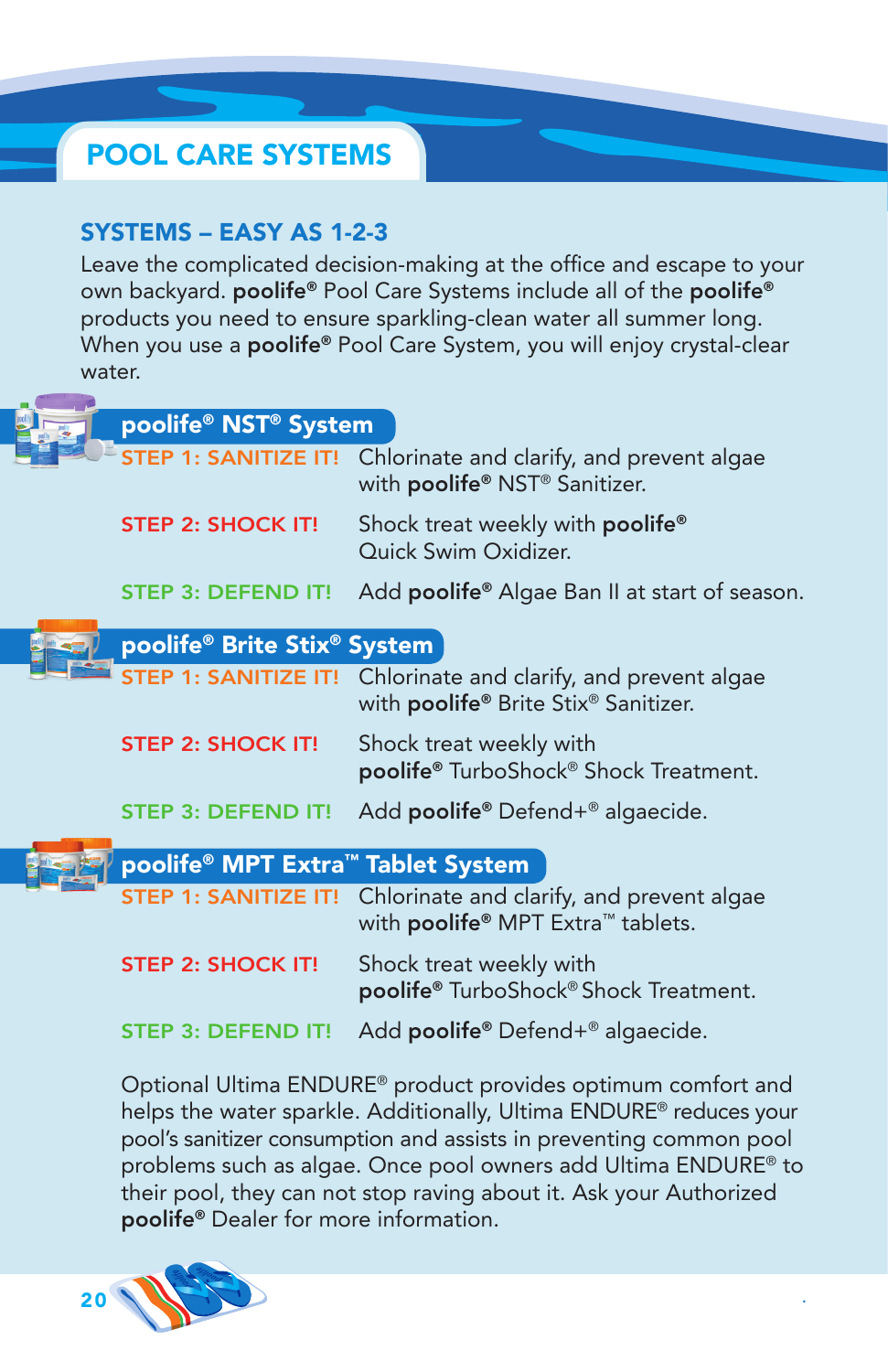# WINTERIZING & POOL CLOSING

# WINTERIZING AND CLOSING YOUR POOL

You can contact your Authorized poolife<sup>®</sup> Dealer for a professional pool closing or winterizing service. However, if you are a seasoned pool owner or a do-it-yourselfer, follow the simple steps below. The method you use to close your pool (winterizing) is important and will vary depending on a cold or warm climate. Closing your pool properly will save you money, time and chemicals at the beginning of the next season. poolife<sup>®</sup> Closing Kits are available at your dealer; or follow the instructions below.

# Cold Climates

- 1. Take a pool water sample to your authorized **poolife<sup>®</sup>** Dealer for a full analysis.
- 2. Balance the water per the dealer's recommendations. If metals are detected, add **poolife<sup>®</sup>** Stain Stop per label directions.
- 3. Thoroughly brush and vacuum the pool.
- 4. Shock the water withpoolife<sup>®</sup> TurboShock<sup>®</sup> or poolife<sup>®</sup> Rapid Shock<sup>®</sup> shock treatments per label directions for winterizing.
- 5. Add a winterizing dose of your preferred **poolife<sup>®</sup>** algaecide, following label directions.
- 6. Run the filter for 24–48 hours. Thoroughly vacuum and remove any debris.
- 7. If there is a chlorine feeder connected to the pool, make sure there is no remaining chemical in the feeder. Clean and flush the feeder per manufacturer's directions or run filter until all remaining chemical has been dissolved.
- 8. Clean the filter with **poolife<sup>®</sup>** Filter Cleaner per label directions.
- 9. Follow pool manufacturer's directions on draining the pool so that the water level is below the skimmers and inlet lines.
- 10. Winterize all equipment following the manufacturer's directions.
- 11. Cover pool with properly fitting pool cover. Cover should be resistant to water, weather and pool chemicals. Seal the edge of the cover to prevent wind from getting under it. This will save you clean-up time when you re-open your pool by keeping out unwanted debris. (If you secure the cover with water bags, fill them only halfway to allow for expansion if they freeze).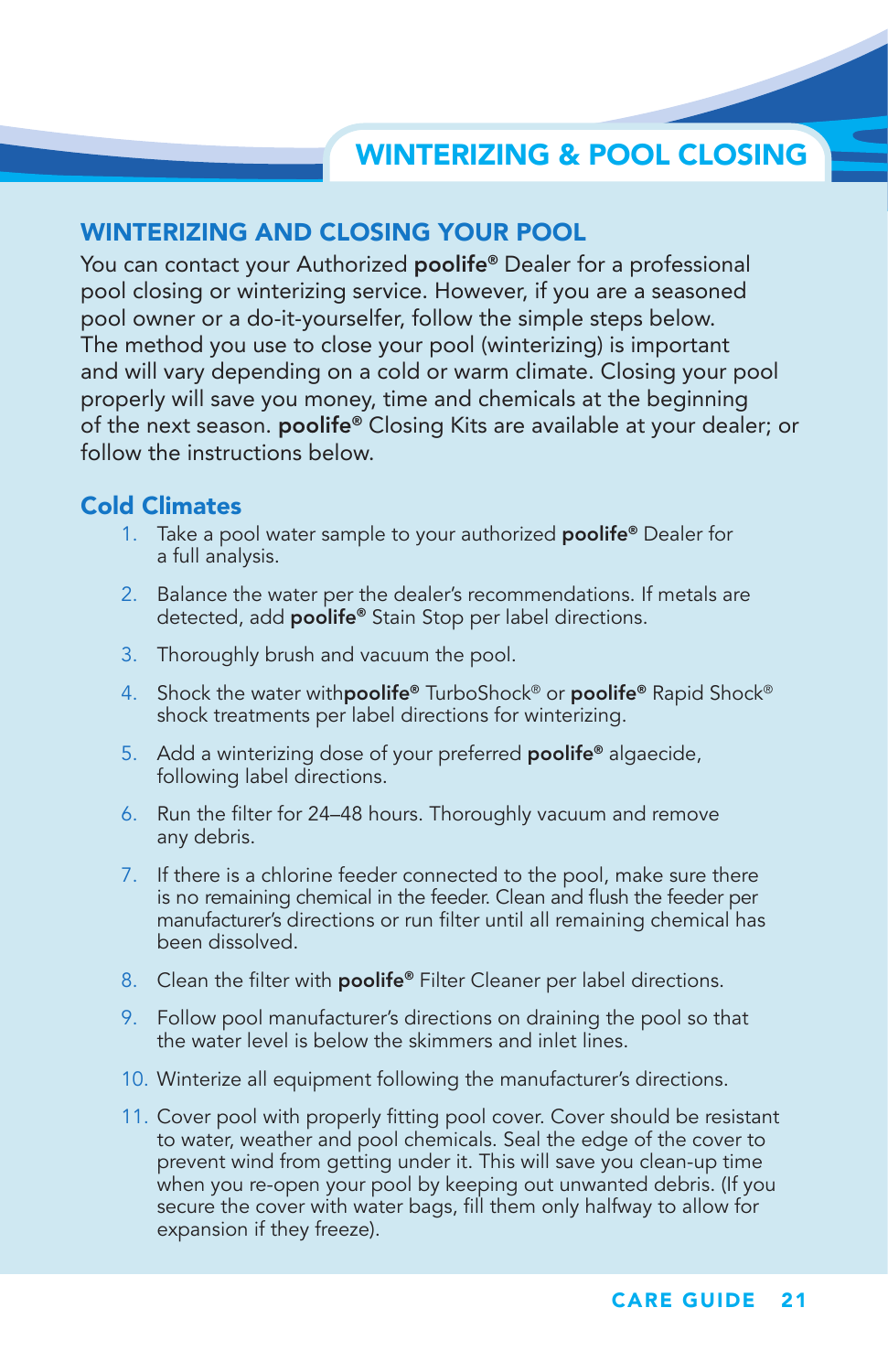# WINTERIZING & POOL CLOSING

# For Regions with Milder Winters

If the pool is **NOT** covered and not used during the winter months, follow the steps below:

- 1. Follow steps 1–8 from previous page.
- 2. Continue good pool cleaning practices.
- 3. Reduce the filter cycle to half of its swimming season setting.
- 4. Clean the skimmer and pump baskets weekly or as needed.
- 5. Monitor the pH, chlorine, total alkalinity and calcium hardness levels and adjust as necessary.
- 6. If you have an automatic feeder set it on low and check the supply every 2–3 weeks. Follow the recommendation of your Authorized poolife<sup>®</sup> Dealer.

NOTE: Even if your pool is not completely closed, we recommend a cover for keeping out debris, but remember to adjust the pH and shock the pool before you cover it.

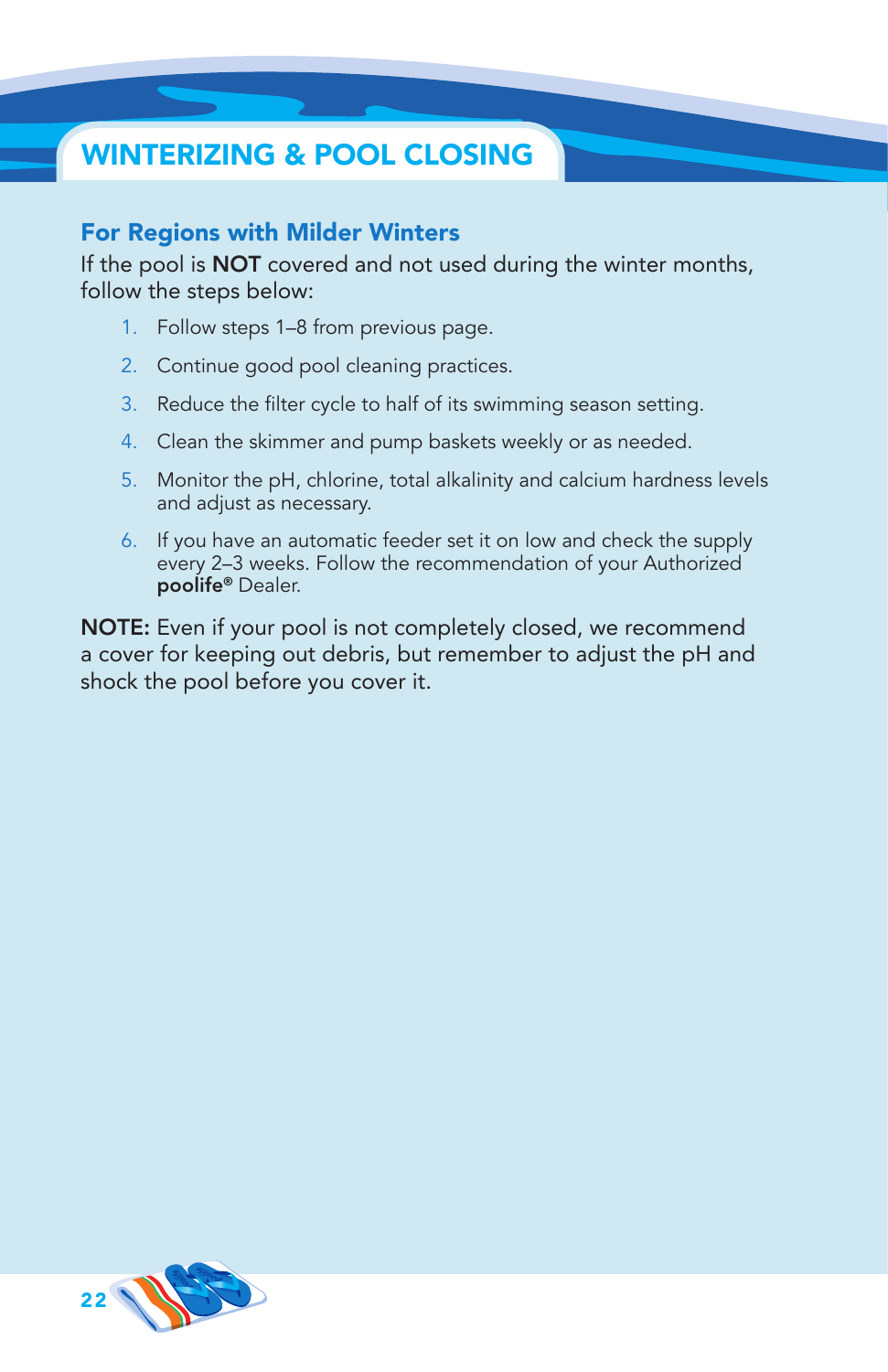SOLUTION CENTER

# POOL SOLUTION CENTER

We have listed the most common pool problems below - if you need special attention, please consult your professional poolife® Dealer. For details on your nearest Authorized poolife® Dealer, visit us on the web at www.poolife.com.

# Cloudy Water:

There are many causes of cloudy water, the most common being incorrect pH, incorrect TA, and improper filtration. Always check and adjust the TA levels before adjusting the pH. Then check your filtration system. Follow these steps to investigate your filtration system:

- Make sure the filtration system is running smoothly and that it runs at least 8 to 12 continuous hours daily.
- Does the filter need to be backwashed? The filter needs to be backwashed if the pressure is 8 to 10 psi over the starting pressure. Always follow manufacturer's recommendations.
- If the filter pressure does not return to normal starting pressure after backwashing, the filter needs to be chemically cleaned.
- Have the pump strainer baskets and skimmer baskets been emptied?
- Also test your water to make sure the pH and total alkalinity are within the ideal range.
- Shock the pool with **poolife®** TurboShock® or **poolife®** Rapid Shock® shock treatments. Remember to wait until the chlorine level drops to between 1 and 4 ppm before re-entering the pool.

NOTE: poolife® TurboBlu Clarifier or poolife® Natural Clarifier can also be used to clear cloudy water. Your Authorized poolife® Dealer can recommend which products are best for use in your pool.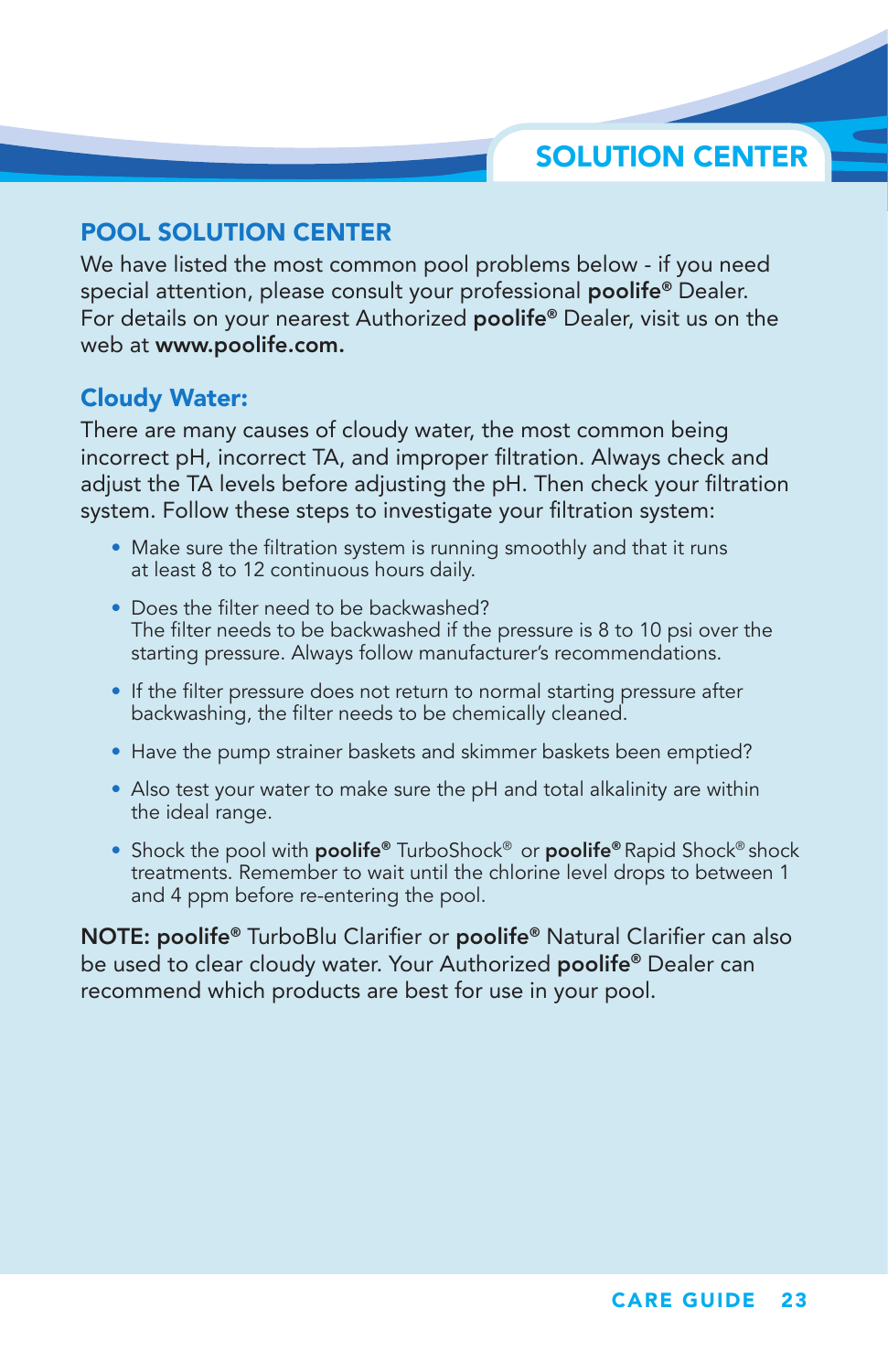# SOLUTION CENTER

# Colored Water:

Colored water (clear green/brown/yellow tint with no algae) has generally two causes–dissolved metals or a high organic content in the water. Follow these steps for sparkling clear water:

- Take a sample of the water to your authorized **poolife<sup>®</sup> Dealer for a** full analysis.
- Adjust the water balance before commencing with any other treatments.
- If metals are detected, add **poolife**® Stain Stop per label directions.
- If a high organic content is suspected, shock the pool with **poolife**<sup>®</sup> TurboShock<sup>®</sup> or **poolife®** Rapid Shock® shock treatments, per label directions. Remember to wait until the free chlorine level has dropped to between 1 to 4 ppm before reentering the pool.

If, after trying the above, the water is still colored, take a water sample to your Authorized poolife® Dealer for complete laboratory analysis and recommendations.

# Eye and Skin Irritations:

Often high levels of chlorine are blamed for eye and skin irritation or strong odor. In fact, the reason could be low free available chlorine and an incorrect pH. Follow the recommendations below.

- Check pH and alkalinity levels and adjust as necessary.
- Shock the pool with **poolife®** TurboShock®, **poolife®** or **poolife®** Rapid Shock® shock treatments.
- Once you have done this, remember to re-check the pH and total alkalinity levels and re-adjust if necessary.
- Remember to always keep the chlorine levels between 1 to 4 ppm.

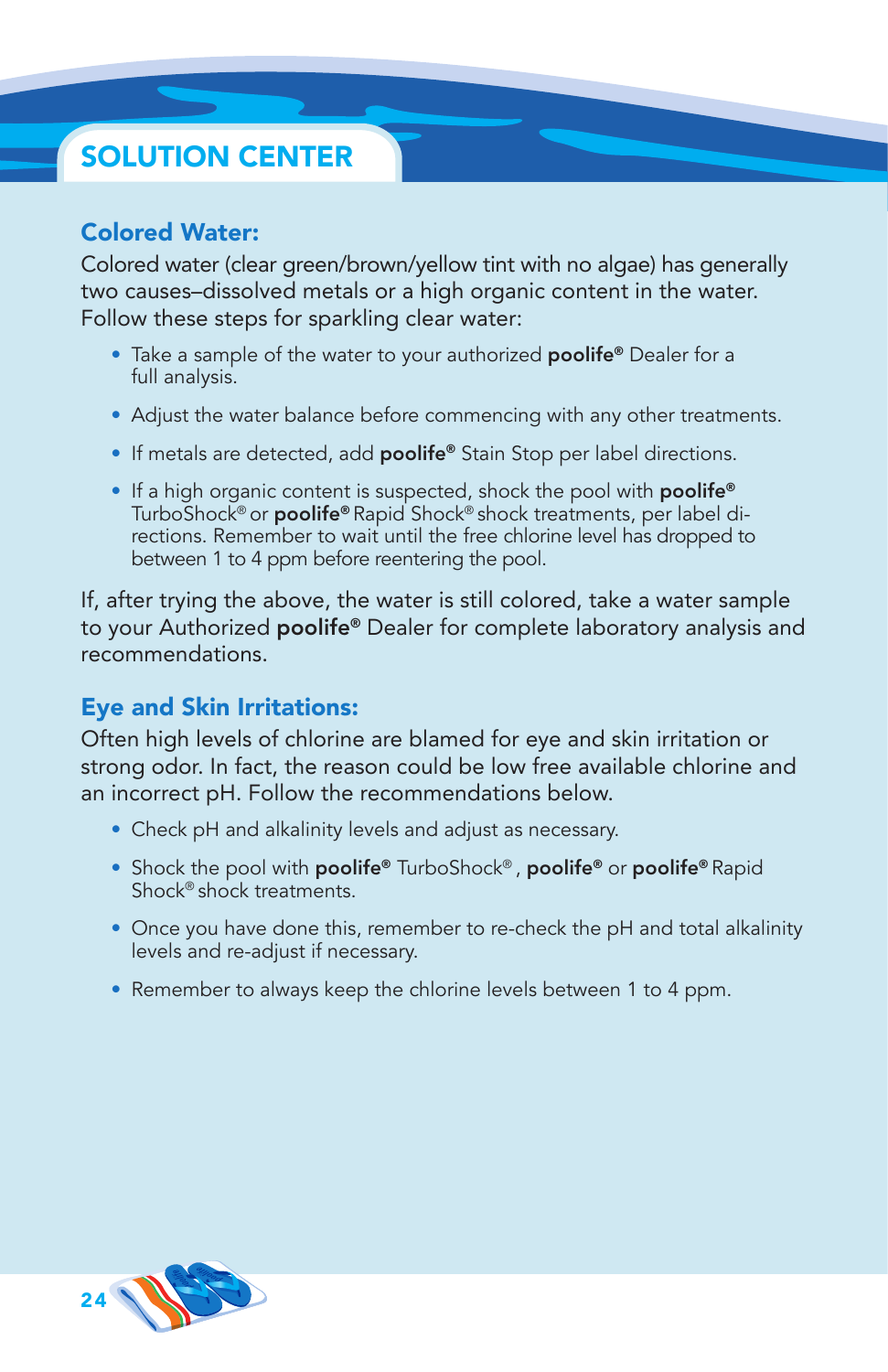SOLUTION CENTER

# Algae:

The additions of shock and algaecide on a regular basis will be more effective at preventing algae growth than treating algae once it is visible in a pool. However, if algae does appear, follow the steps below for treatment:

- Adjust the pH to 7.2–7.4.
- Brush the pool sides and bottom vigorously.
- Shock the pool with **poolife®** TurboShock® or **poolife®** Rapid Shock® shock treatments.
- Add your **poolife®** AlgaeBomb® 30, **poolife®** Super AlgaeBomb® 60, poolife® Defend+® or AlgaeKill II algaecides per label directions. Your Authorized **poolife<sup>®</sup>** Dealer can recommend which product is best for your pool.
- Run the filter continually until algae is gone, brushing and vacuuming frequently. Chemically clean your filter with poolife® Filter Cleaner.
- If algae remains a problem, contact your Authorized poolife® Dealer for further directions.

NOTE: If you continue to experience algae, despite a high chlorine reading, the pool water may contain too much stabilizer (cyanuric acid), which can interfere with the efficiency of the chlorine. Ensure you are following responsible pool care by shock-treating with a **poolife**<sup>®</sup> calcium hypochlorite-based shock product and contact your poolife<sup>®</sup> Dealer for further directions.

# Scale Deposits:

Scale deposits are caused by unbalanced water. Take a pool water sample to your Authorized **poolife<sup>®</sup> Dealer for a full analysis. Balance** your pool water according to your dealer's recommendations.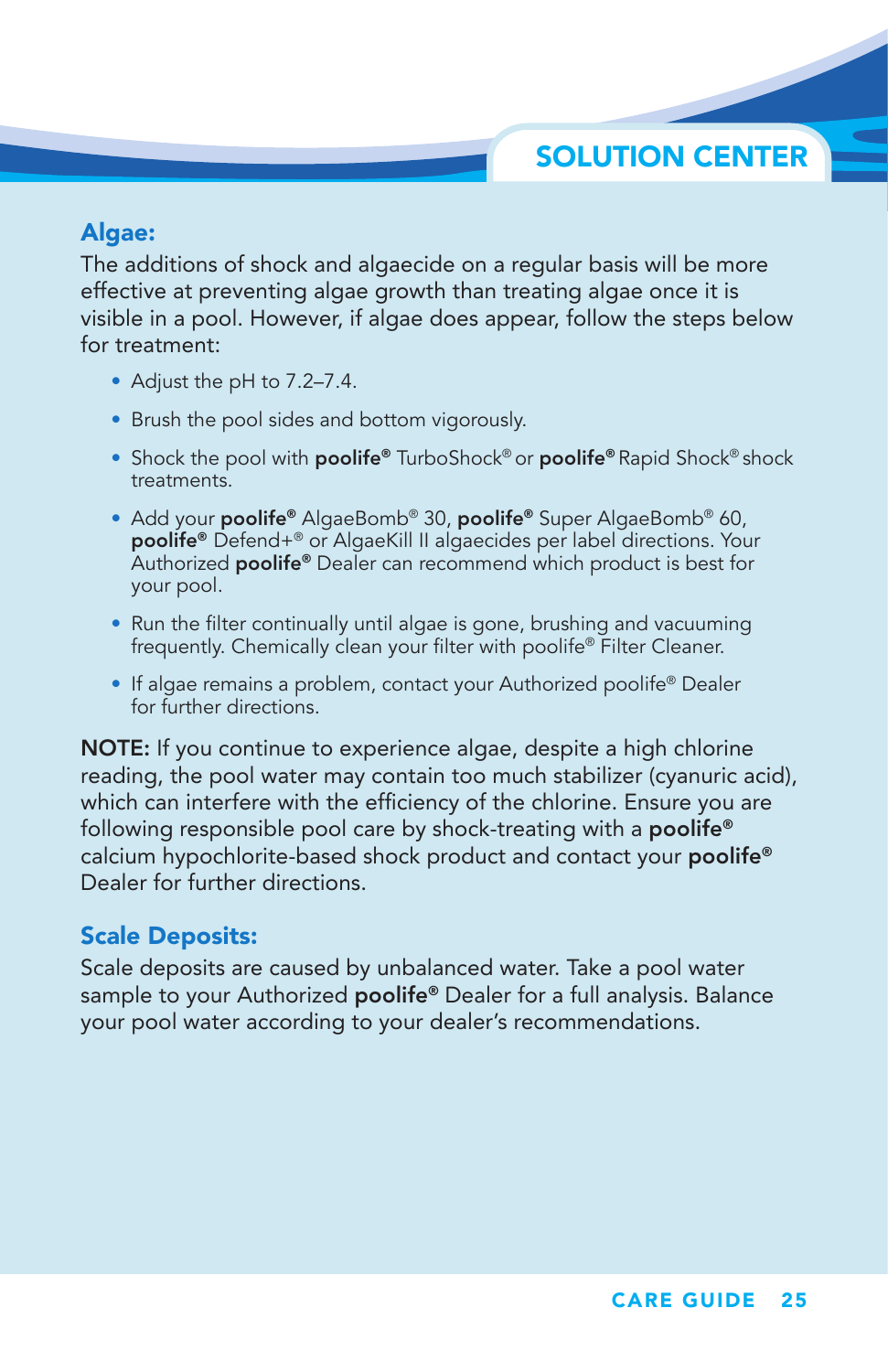# SAFETY FIRST

# Safety First

We are committed to your safety "In and Beyond the Edge of the Pool." While no pool care guide can take the place of common sense and precaution, we recommend following these guidelines in order to help you and your family safely enjoy your pool.

For more safety tips contact your **poolife<sup>®</sup>** dealer or visit us on the web at www.poolife.com.

- Always read and follow label directions.
- Read first-aid procedures & precautionary statements on the product label before use.
- Keep all chemicals away from children and pets. Most chemicals are harmful if swallowed.
- Carefully seal all containers tightly after use. Store pool chemicals in a cool, dry, well-ventilated area under cover.
- Keep pool chemicals away from moisture, garbage, dirt, chemicals (including other pool chemicals), household products, soap products, paint products, solvents, acids, vinegar, beverages, oils, dirty rags or any other foreign matter.
- NEVER use contents of unlabeled containers.
- **NEVER** mix different types of pool chemicals— add each chemical to the pool separately.
- Use separate, clean utensils and measuring cups for each pool chemical.
- ALWAYS add pool chemicals directly to the pool. NEVER add water to chemicals.
- NEVER return spilled materials to the original container or dispose of in the trash. Clean up the spill in place and add to pool water. DO NOT THROW IN THE TRASH. Call us toll free at 1.866.4 Pool.Fun (1.866.4.7665.386) for further assistance.

If you have any questions about how to store and handle pool chemical products, contact your Authorized poolife Dealer, or call 1-800-253-9140.

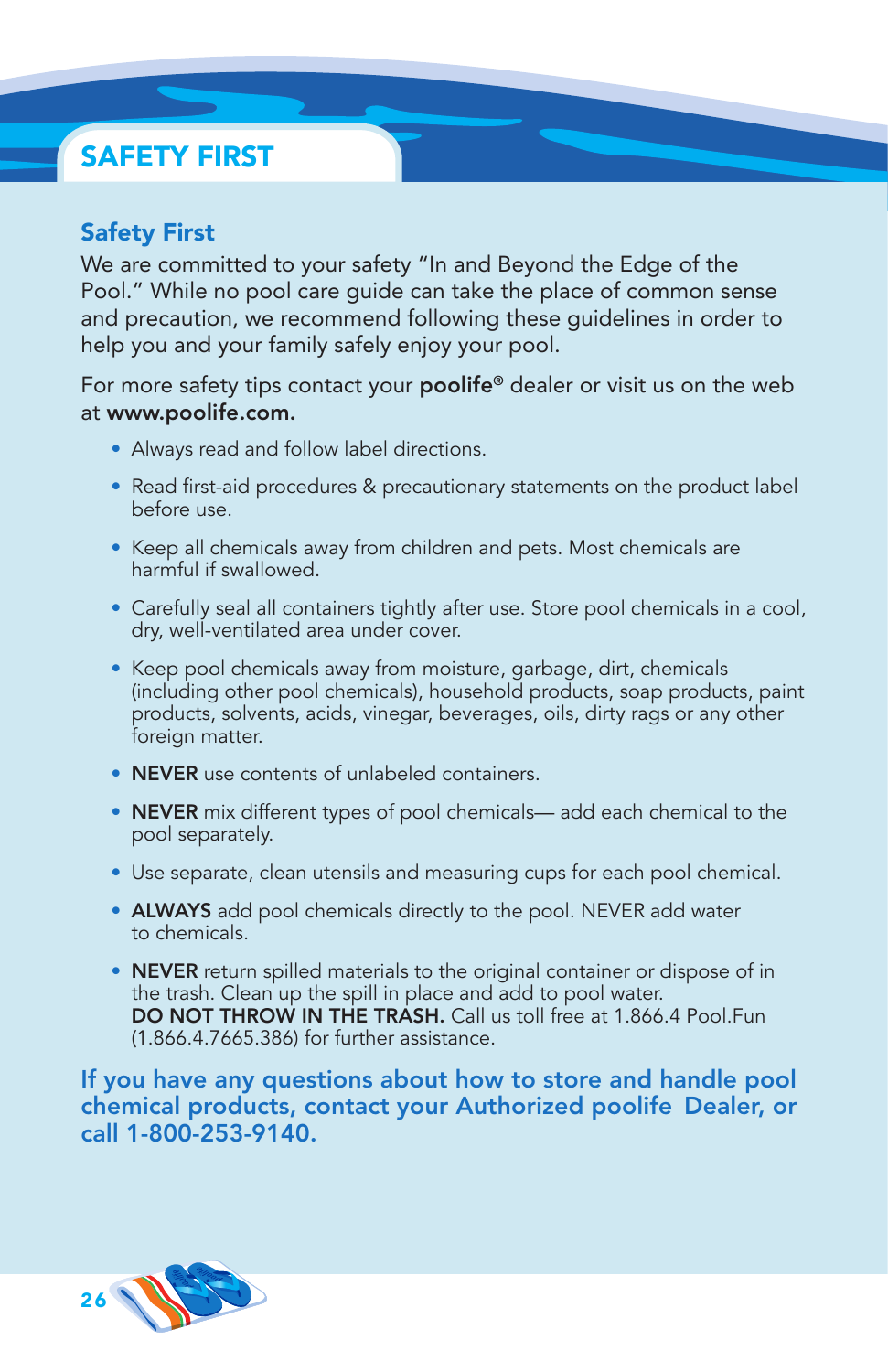